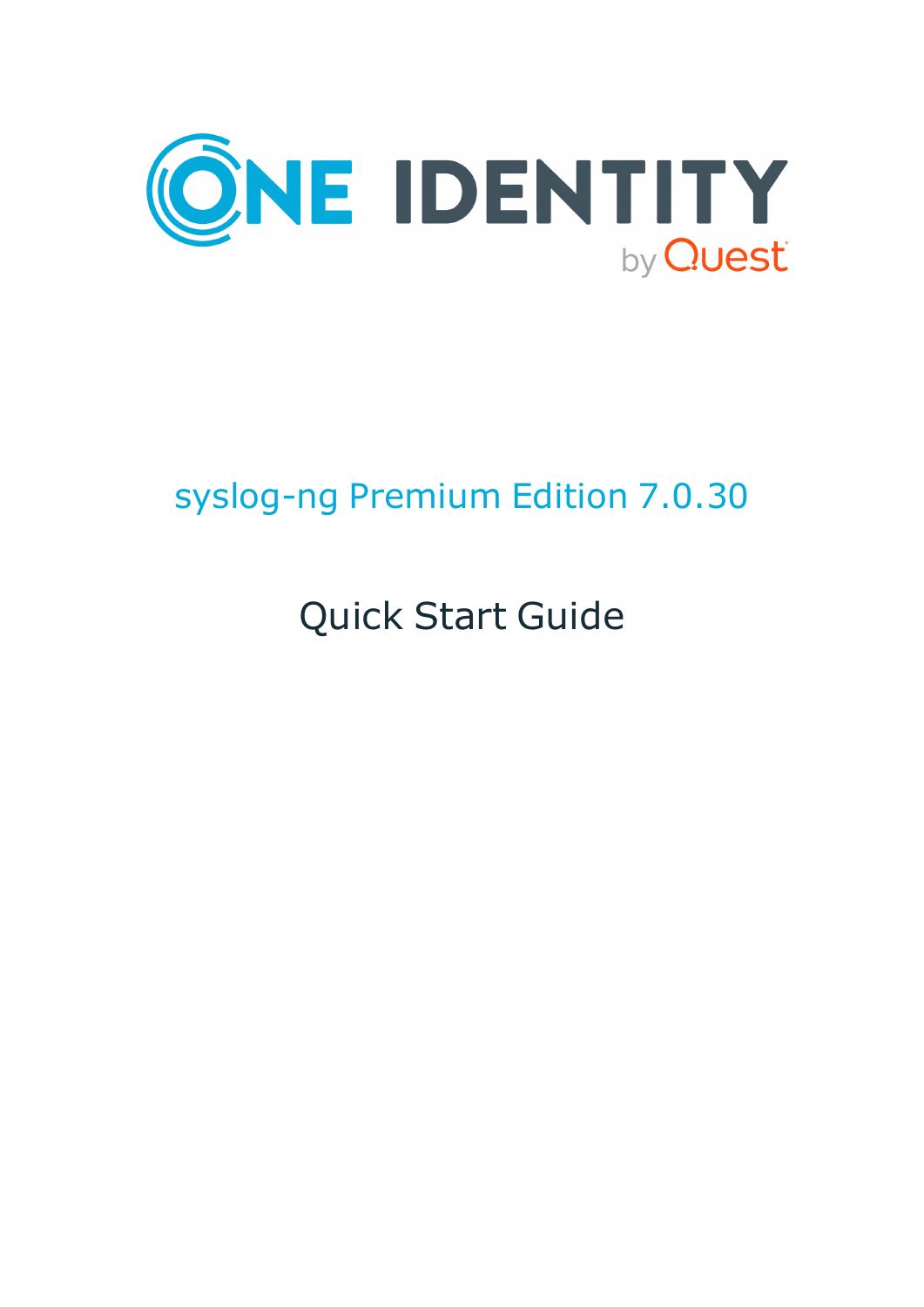#### **Copyright 2022 One Identity LLC.**

#### **ALL RIGHTS RESERVED.**

This guide contains proprietary information protected by copyright. The software described in this guide is furnished under a software license or nondisclosure agreement. This software may be used or copied only in accordance with the terms of the applicable agreement. No part of this guide may be reproduced or transmitted in any form or by any means, electronic or mechanical, including photocopying and recording for any purpose other than the purchaser's personal use without the written permission of One Identity LLC .

The information in this document is provided in connection with One Identity products. No license, express or implied, by estoppel or otherwise, to any intellectual property right is granted by this document or in connection with the sale of One Identity LLC products. EXCEPT AS SET FORTH IN THE TERMS AND CONDITIONS AS SPECIFIED IN THE LICENSE AGREEMENT FOR THIS PRODUCT, ONE IDENTITY ASSUMES NO LIABILITY WHATSOEVER AND DISCLAIMS ANY EXPRESS, IMPLIED OR STATUTORY WARRANTY RELATING TO ITS PRODUCTS INCLUDING, BUT NOT LIMITED TO, THE IMPLIED WARRANTY OF MERCHANTABILITY, FITNESS FOR A PARTICULAR PURPOSE, OR NON-INFRINGEMENT. IN NO EVENT SHALL ONE IDENTITY BE LIABLE FOR ANY DIRECT, INDIRECT, CONSEQUENTIAL, PUNITIVE, SPECIAL OR INCIDENTAL DAMAGES (INCLUDING, WITHOUT LIMITATION, DAMAGES FOR LOSS OF PROFITS, BUSINESS INTERRUPTION OR LOSS OF INFORMATION) ARISING OUT OF THE USE OR INABILITY TO USE THIS DOCUMENT, EVEN IF ONE IDENTITY HAS BEEN ADVISED OF THE POSSIBILITY OF SUCH DAMAGES. One Identity makes no representations or warranties with respect to the accuracy or completeness of the contents of this document and reserves the right to make changes to specifications and product descriptions at any time without notice. One Identity does not make any commitment to update the information contained in this document.

If you have any questions regarding your potential use of this material, contact:

One Identity LLC. Attn: LEGAL Dept 4 Polaris Way Aliso Viejo, CA 92656

Refer to our Web site [\(http://www.OneIdentity.com](http://www.oneidentity.com/)) for regional and international office information.

#### **Patents**

One Identity is proud of our advanced technology. Patents and pending patents may apply to this product. For the most current information about applicable patents for this product, please visit our website at [http://www.OneIdentity.com/legal/patents.aspx.](http://www.oneidentity.com/legal/patents.aspx)

#### **Trademarks**

One Identity and the One Identity logo are trademarks and registered trademarks of One Identity LLC. in the U.S.A. and other countries. For a complete list of One Identity trademarks, please visit our website at [www.OneIdentity.com/legal](http://www.oneidentity.com/legal). All other trademarks are the property of their respective owners.

#### **Legend**

**WARNING: A WARNING icon highlights a potential risk of bodily injury or property** œ **damage, for which industry-standard safety precautions are advised. This icon is often associated with electrical hazards related to hardware.**

**CAUTION: A CAUTION icon indicates potential damage to hardware or loss of data if instructions are not followed.**

syslog-ng PE Quick Start Guide Updated - 11 May 2022, 14:21 Version - 7.0.30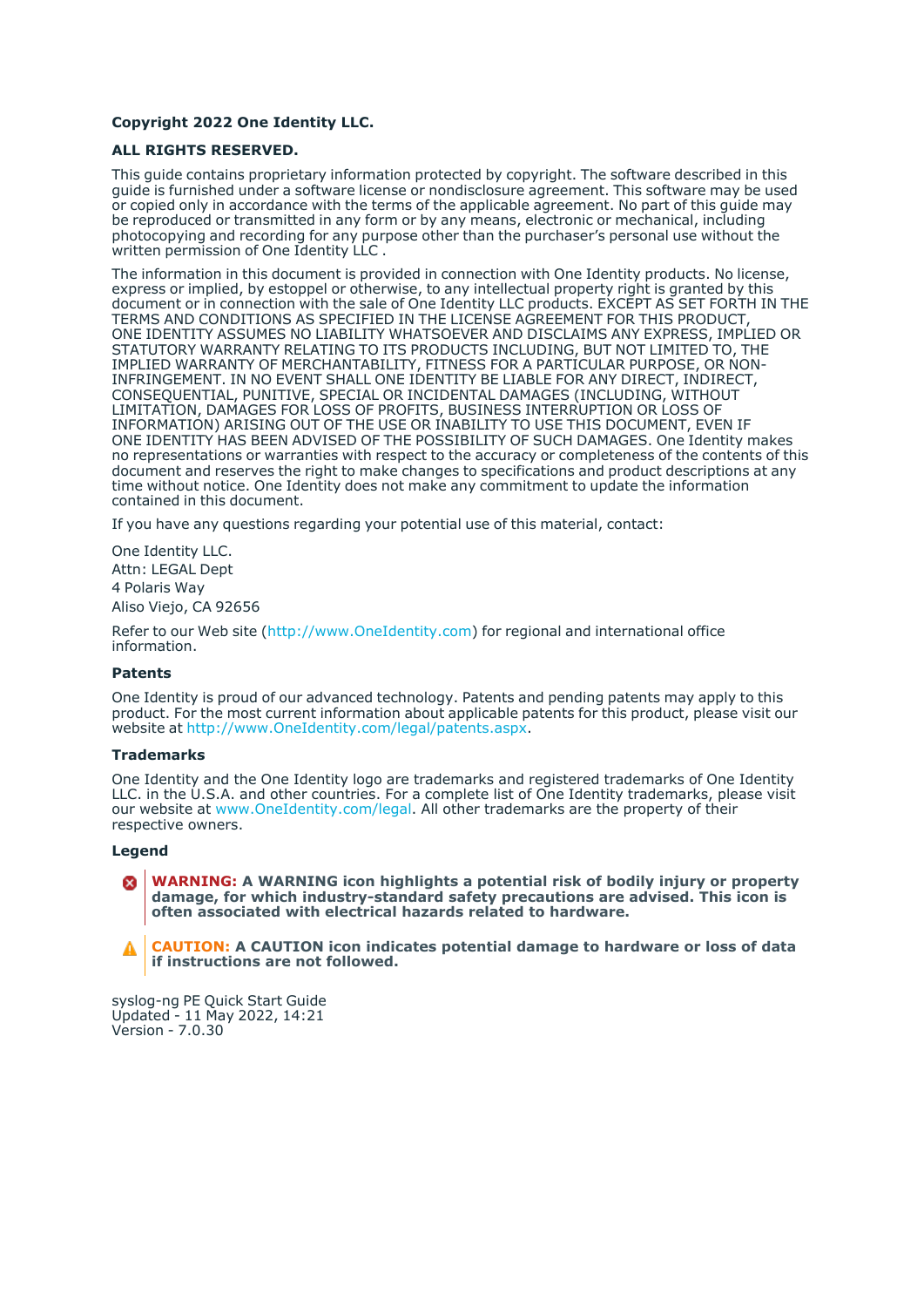### **Contents**

| 24 |
|----|
| 25 |

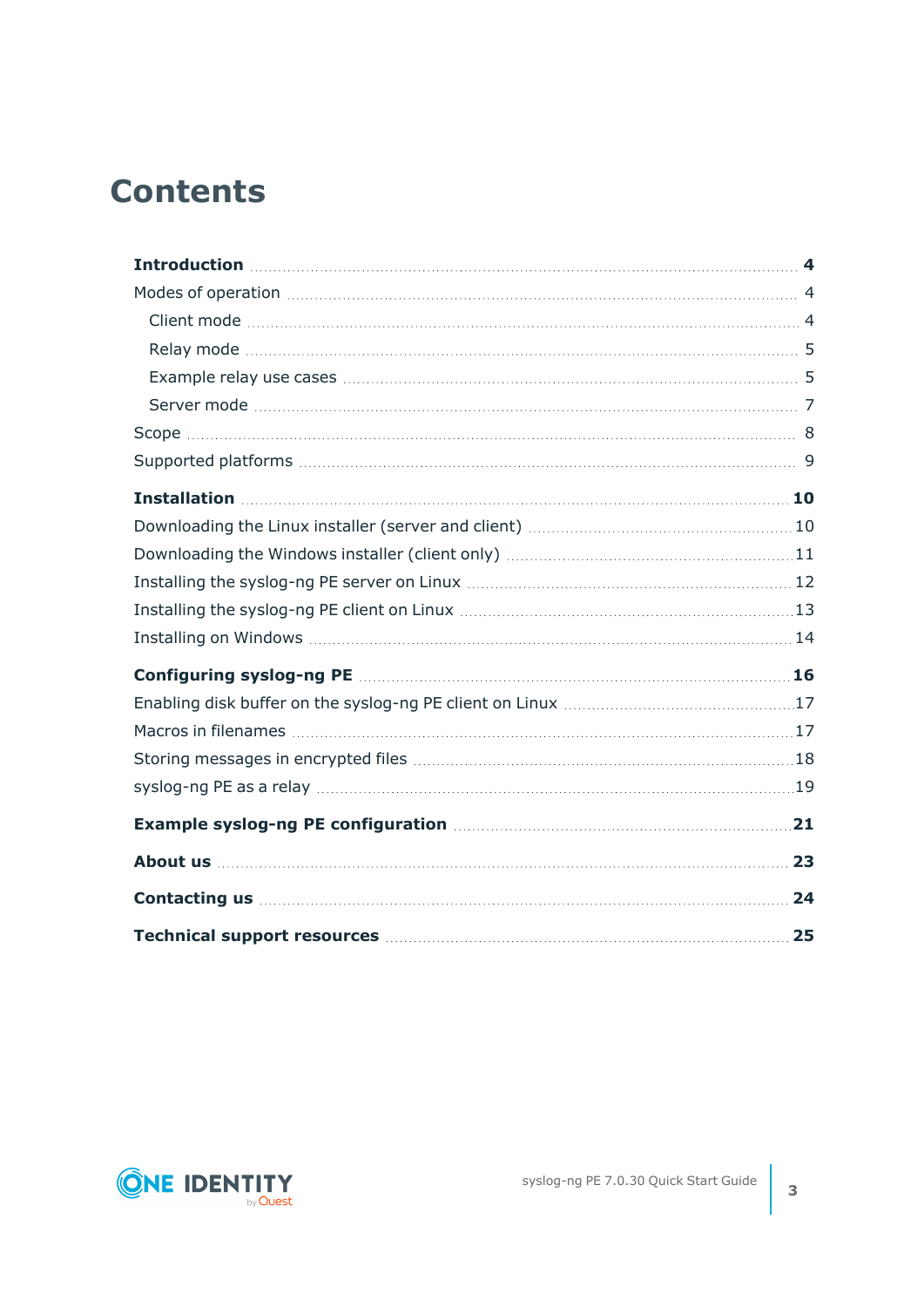## **Introduction**

<span id="page-3-0"></span>The syslog-ng application is a flexible and highly scalable system logging application that is ideal for creating centralized and trusted logging solutions.

Typically, syslog-ng is used to manage log messages and implement centralized logging, where the aim is to collect the log messages of several devices on a single, central log server. The different devices — called syslog-ng clients — all run syslog-ng, and collect the log messages from the various applications, files, and other sources. The clients send all important log messages to the remote syslog-ng server, which sorts and stores them.

### <span id="page-3-1"></span>**Modes of operation**

The syslog-ng Premium Edition application has three distinct operation scenarios: *Client*, *Server*, and *Relay*. The syslog-ng PE application running on a host determines the mode of operation automatically based on the license and the configuration file.

### <span id="page-3-2"></span>**Client mode**





**4**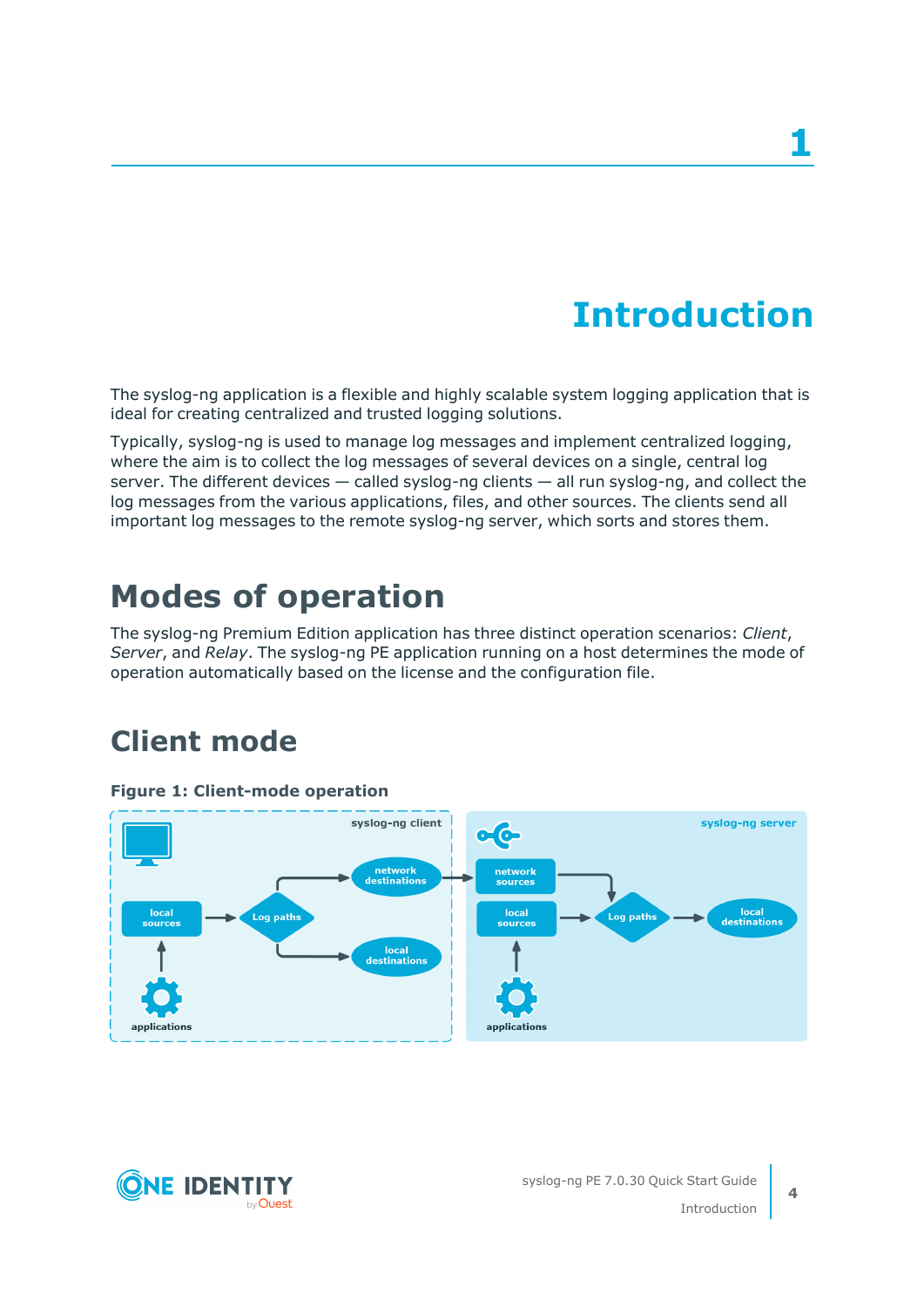In client mode, syslog-ng collects the local logs generated by the host and forwards them through a network connection to the central syslog-ng server or to a relay. Clients often also log the messages locally into files.

<span id="page-4-0"></span>No license file is required to run syslog-ng in client mode.

### **Relay mode**

#### **Figure 2: Relay-mode operation** syslog-ng clients syslog-ng clients syslog-ng relay syslog-ng server  $\bullet$ network<br>sources network<br>destinations network<br>sources Log paths local<br>destinations local<br>source local<br>source local<br>destinations .og path Log paths applications applications

In relay mode, syslog-ng receives logs through the network from syslog-ng clients and forwards them to the central syslog-ng server using a network connection. Relays also log the messages from the relay host into a local file, or forward these messages to the central syslog-ng server.

You cannot use the following destinations in relay mode: elasticsearch2(), hdfs(), kafka (), mongodb(), pipe(), smtp(), sql() and stackdriver(). The file() and logstore() destinations work only for local messages that are generated on the relay.

<span id="page-4-1"></span>No license file is required to run syslog-ng in relay mode.

### **Example relay use cases**

The relay collects log messages through the network and after processing, but without writing them on the disk for storage, forwards them to one or more remote destinations.

You can use a relay for many different use cases as described in the examples below.

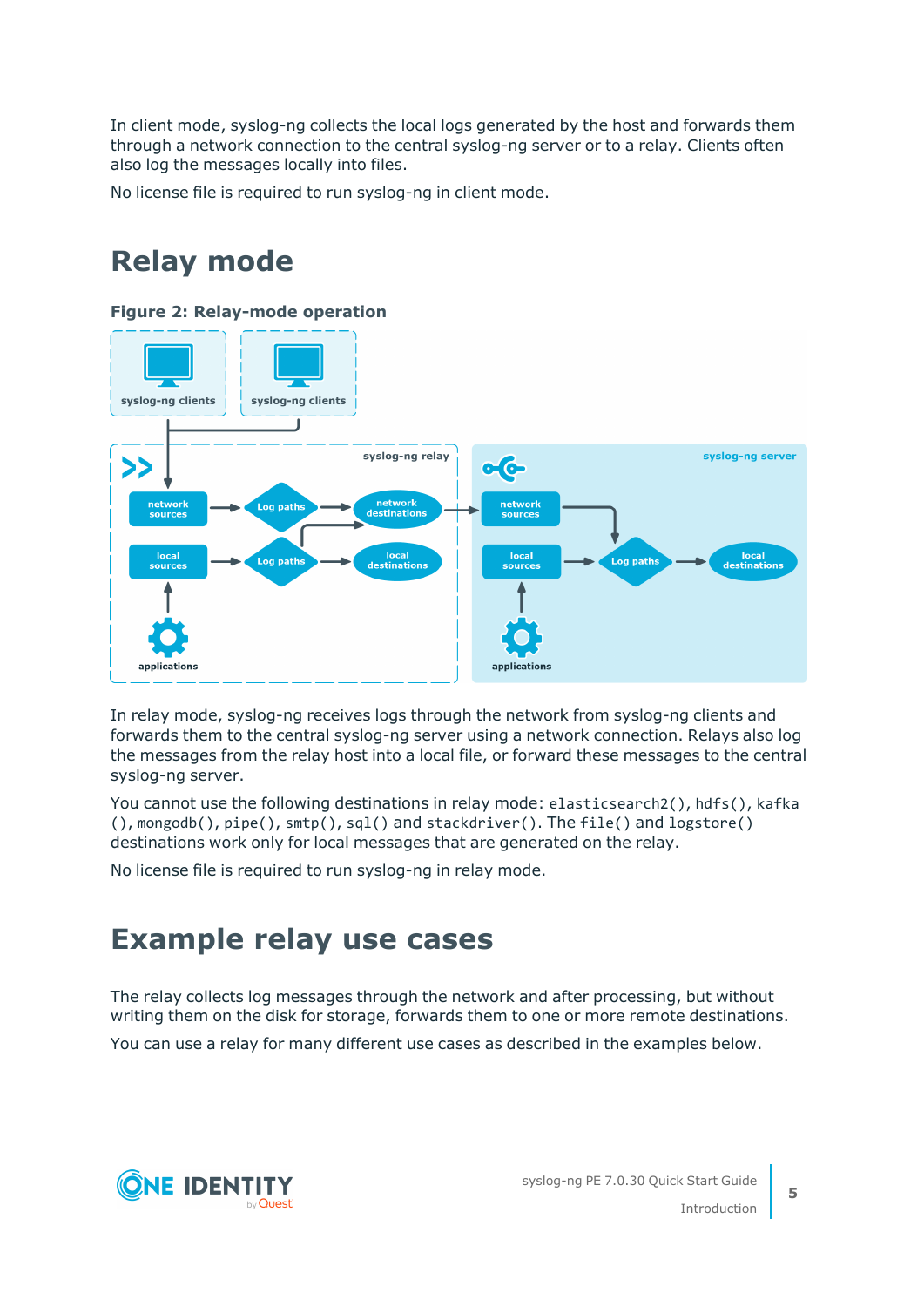#### **UDP-only source devices**

Most network devices send log messages over UDP. However, UDP does not guarantee that all packets are delivered, which makes UDP unreliable.

To ensure at least a best effort level of reliability, One Identity recommends that you deploy a relay on the network, close to the source devices. With the most reliable hops between the source and the relay, you can minimize the risk of losing UDP packets. Once the packet arrives at the relay, [syslog-ng](https://syslog-ng.com/blog/upgrading-from-syslog-ng-open-source-to-premium-edition/) PE ensures that the messages are delivered to the central server in a reliable manner, based on TCP/TLS and Advanced Log Transfer Protocol (ALTP).

#### **Too many source devices**

Depending on the hardware and configuration, an average syslog-ng instance can usually handle the following number of concurrent connections:

- If the maximum message rate is lower than 200,000 messages per second:
	- maximum ca. 5,000 TCP connections
	- maximum ca. 1,000 TLS connections
	- maximum ca. 1,000 ALTP connections
- If the message rate is higher than 200,000 messages per second, contact One Identity.

If you have more source devices, you must deploy a relay machine at least per 5,000 sources and batch up all the logs into a single TCP connection that connects the relay to the server. If TLS or ALTP is used, deploy relays per 1,000 source devices.

#### **Collecting logs from remote sites (especially over public WAN)**

If you need to collect log messages from geographically remote sites or over public WAN, One Identity recommends that you install at least a relay node per each remote site. The relay can be the last outgoing hop for all the messages of the remote site, which has several benefits:

- **Maintenance**: You only need to change the configuration of the relay if you want to re-route the logs of some or all sources of the remote site. Also you do not need to change each source's configuration one by one.
- **.** Security: If you trust your internal network, it is not necessary to hold encrypted connections within the LAN of the remote site as the messages can get to the relay without encryption. Messages must be sent in an encrypted way over the public WAN, and it is enough to hold only a single TCP/TLS connection between the sites, that is, between the remote relay and the central server. This eliminates the wasting of resources as holding several TLS connections directly from the clients is more costly than holding a single connection from the relay.
- **Reliability**: You can set up a main disk-buffer on the relay. The main disk-buffer is only responsible for buffering all the logs of the remote site if the central syslog-ng PE server is temporarily unavailable. It is easier to maintain this single main disk-buffer instead of setting disk-buffers on individual client machines.

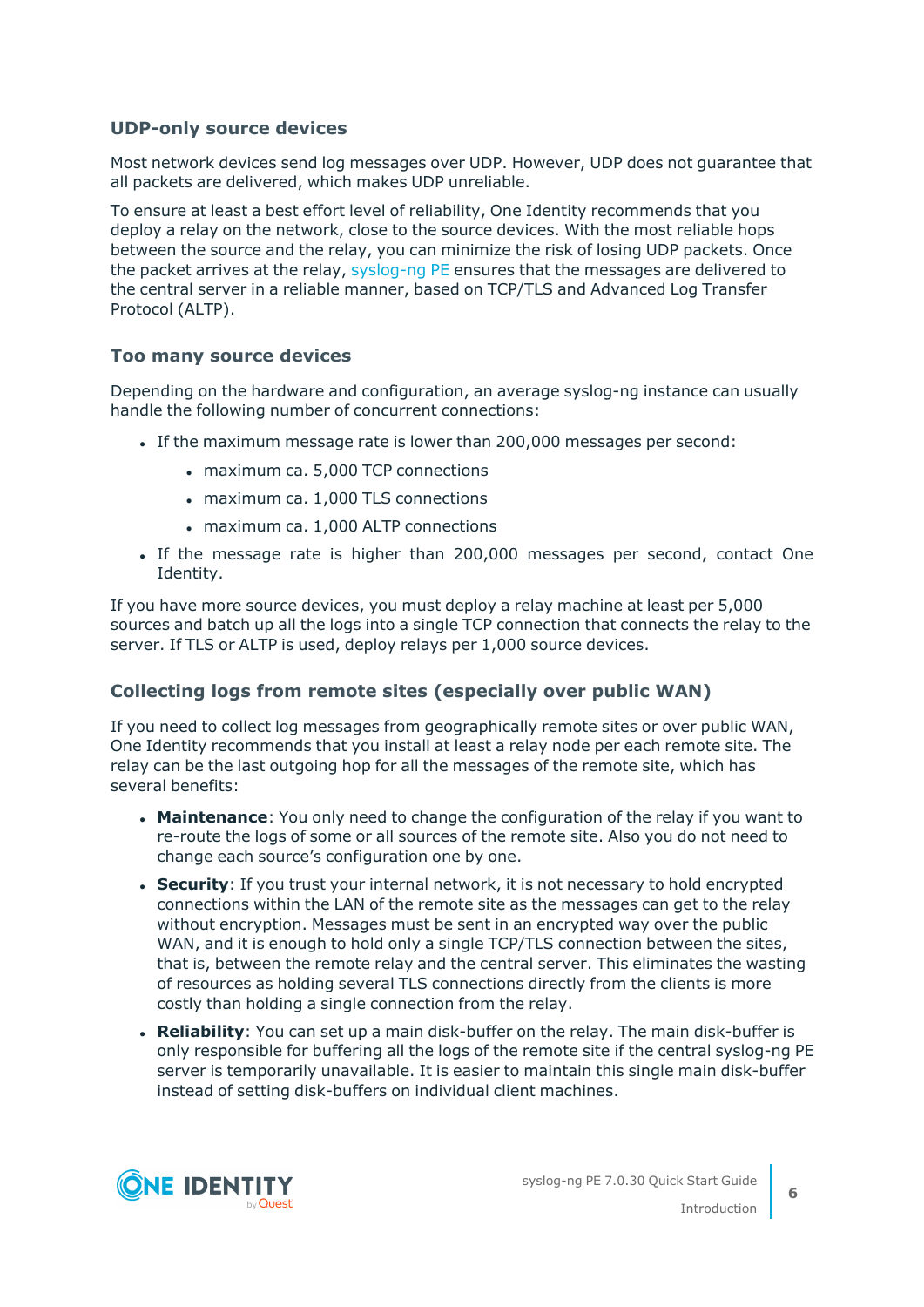#### **Separation, distribution, and balancing of message processing tasks**

Most Linux applications have their own human readable, but difficult to handle, log messages. Without parsing and normalization it is difficult to alert and report on these log messages. Many syslog-ng users use the message parsing tools of syslog-ng to normalize their different log messages. Just like normalization, filtering can also be resource-heavy, depending on what the filtering is based on. In this case, it might be inefficient to perform all the message processing tasks on the server as it can result in decreased overall performance.

It is a typical setup to deploy relays in front of the central server operating as a receiver front-end. Most resource-heavy tasks, for example, parsing, filtering, and so on, are performed on this receiver layer. As all resource-heavy tasks are performed on the relay, the central server behind it only needs to get the messages from the relay and write them into the final text-based or tamper-proof (logstore) format. Since you can run several relays, you can balance the resource-heavy tasks between more relays, and a single server behind the relays can still be fast enough to write all the messages on the disk.

Acting as a relay also depends on the functionality. A relay does not have to be a dedicated relay machine at all. For log collection, it can be one of the clients with a relay configuration. Note that in a robust log collection infrastructure, the relays have their own purpose, and One Identity recommends running dedicated relay machines.

You can run several parallel relays to ensure horizontal redundancy. For example, if each of the relays has the same configuration, when one relay goes down another relay can take over the processing. Distribution of the logs can be done by the built-in client-side failover functionality and also by a general load balancer. The load balancer is also used to serve N+1 redundant relay deployments. In this case, switching from one relay to another relay is done when there is an outage but also for real load balancing purposes.

#### **What syslog-ng relays are not good for**

The purpose of the relay is to buffer the logs for short term, for example, a few minutes or a few hours long outages (depending on the log volume). It is not designed to buffer logs generated by the sources during a very long server or connection outage, for example, up to a few days long.

If you expect extended outages, One Identity recommends that you deploy servers instead of relays. There are many deployments where long term storage and archiving are performed on the central syslog-ng server, but relays also do short-term log storage. From the syslog-ng PE point of view, these are servers, and thus need separate server licenses.

### <span id="page-6-0"></span>**Server mode**

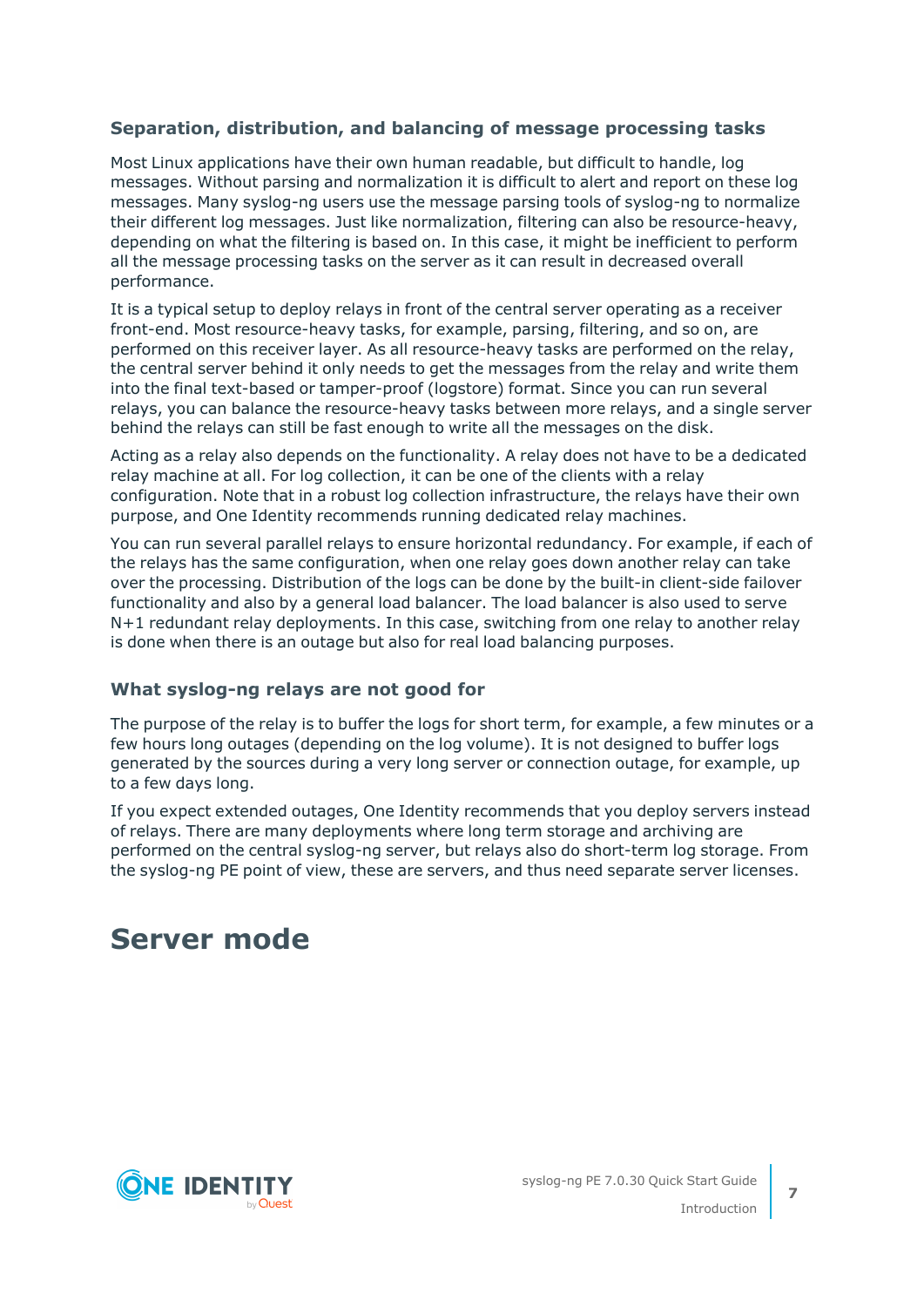**Figure 3: Server-mode operation**



In server mode, syslog-ng acts as a central log-collecting server. It receives messages from syslog-ng clients and relays over the network, and stores them locally in files, or passes them to other applications, for example, log analyzers.

Running syslog-ng Premium Edition in server mode requires a license file. The license determines how many individual hosts can connect to the server. For details on how syslogng PE calculates the number of hosts, see [Licensing.](../../../../../Content/Guides/syslog-ng-guide-admin/concepts-licensing.htm)

### <span id="page-7-0"></span>**Scope**

This guide contains instructions for setting up syslog-ng Premium Edition (PE) for evaluation. It covers server installation in Linux, and client installation on Linux and Windows.

In addition, basic configuration options are provided for disk buffering, reliable transfer protocol, macros in filenames, storing messages in encrypted files, and configuring syslogng to act as a relay.

This guide is intended as a quick introduction. For evaluating syslog-ng PE in scenarios which exceed the single client-to-server complexity (including, but not limited to usage in domain hosts, complex networks, productive environments, and load testing), refer to [Administration](https://support.oneidentity.com/technical-documents/syslog-ng-premium-edition/7.0.30/administration-guide/) Guide.

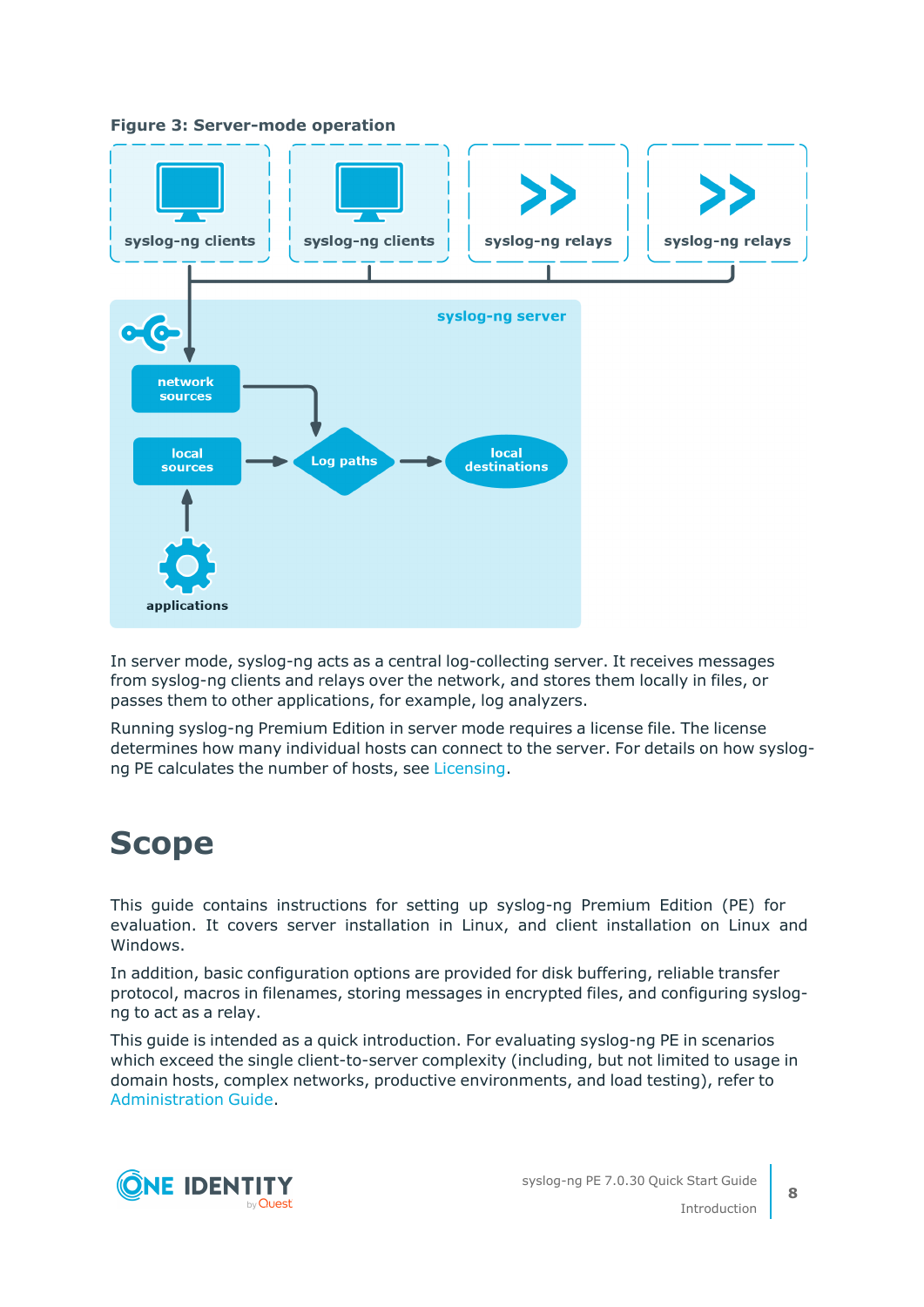## <span id="page-8-0"></span>**Supported platforms**

The list of [supported](https://syslog-ng.com/log-management-software/supported-platforms) platforms is available here.

For Windows, the syslog-ng Agent for Windows application is available for all Windows releases starting with Windows XP, including the 64-bit versions of the operating system.

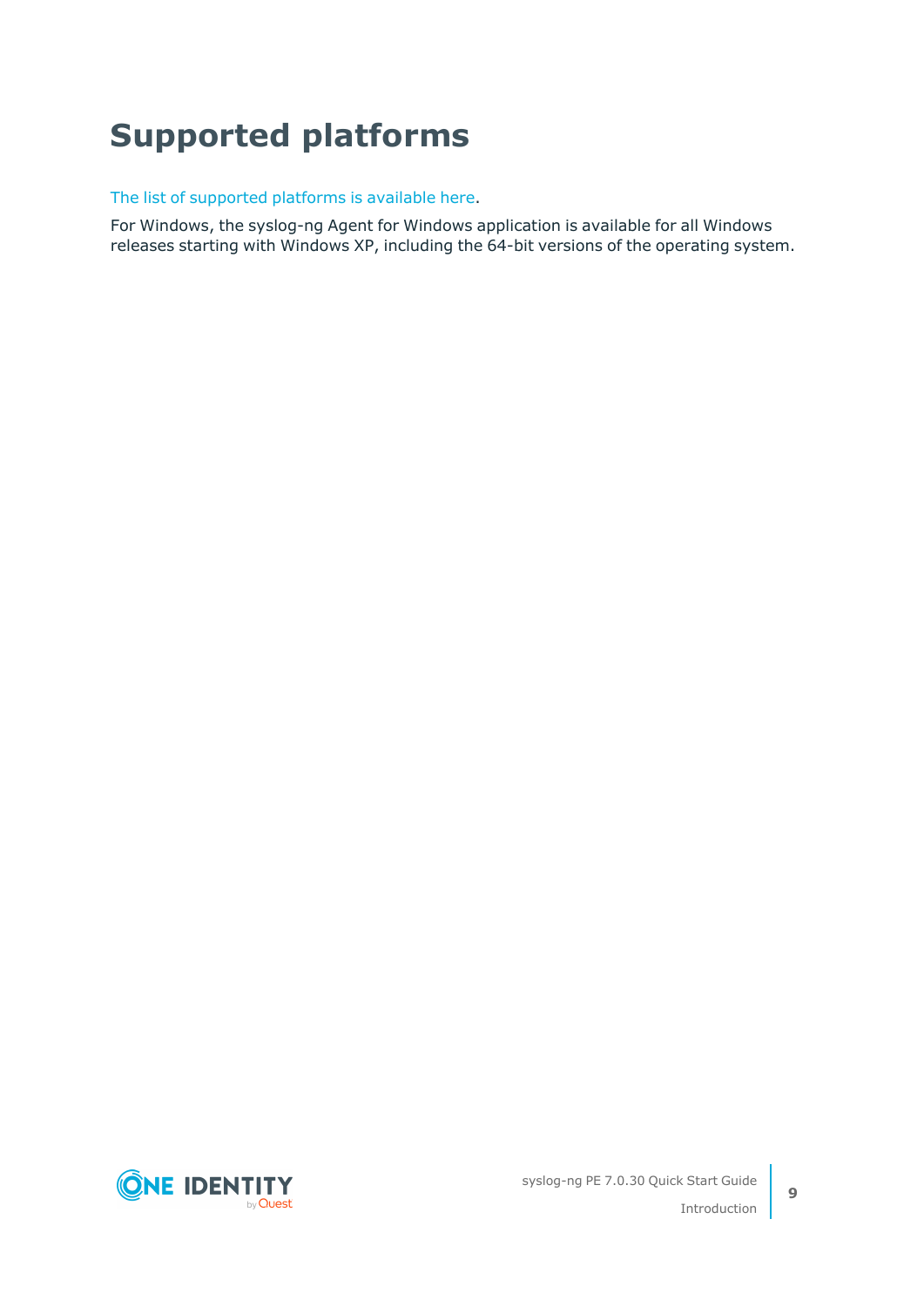## **Installation**

<span id="page-9-0"></span>[Downloading](#page-9-1) the Linux installer (server and client) [Downloading](#page-10-0) the Windows installer (client only) Installing the [syslog-ng](#page-11-0) PE server on Linux Installing the [syslog-ng](#page-12-0) PE client on Linux [Installing](#page-13-0) on Windows

### <span id="page-9-1"></span>**Downloading the Linux installer (server and client)**

The following describes how to obtain the syslog-ng Premium Edition installer from MyBalabit.

#### **Prerequisites:**

The installers are available at the [Downloads](https://support.oneidentity.com/my-downloads) page. In addition to the installers, a [valid](https://my.balabit.com/) [license](https://my.balabit.com/) is required to install the syslog-ng PE server. Contact your sales representative for access and license files.

#### *To obtain the syslog-ng Premium Edition installer*

- 1. Navigate to **DOWNLOAD > SYSLOG-NG PREMIUM EDITION**.
- 2. Choose the latest available version (6.0.3 is used as an example):
	- <sup>l</sup> *Release:* 6 LTS
	- <sup>l</sup> *Component:* syslog-ng Premium Edition
	- <sup>l</sup> *Revision:* 6.0.3
	- <sup>l</sup> *Platform:* Linux glibc2.3.6
- 3. Click **linux glibc2.3.6 amd64** to download syslog-ng-premium-edition-6.0.3 linux-glibc2.3.6-amd64.run.

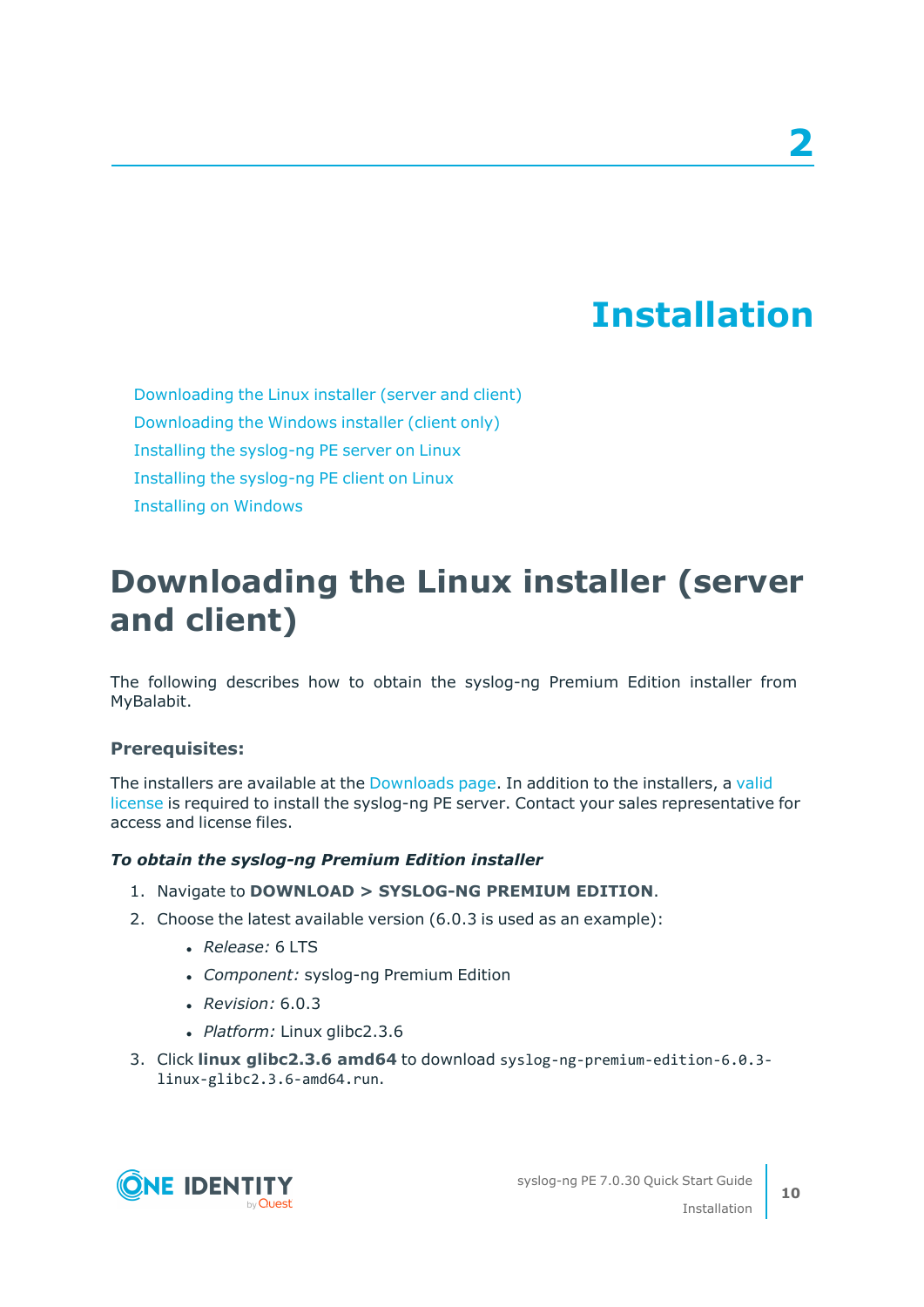The binaries include all required libraries and dependencies of syslog-ng. These components are installed in the /opt/syslog-ng directory.

The installer can reuse existing configuration and license files, and also generate a simple configuration during the installation process. The syslog-ng.conf file is generated into the /opt/syslog-ng/etc/ directory during the installatino process. If you want to reuse an existing syslog-ng.conf configuration file, the installer will search for it under this directory as well.

NOTE: Existing syslog implementations on Linux systems are replaced during installation.

### <span id="page-10-0"></span>**Downloading the Windows installer (client only)**

The following describes how to obtain the syslog-ng Agent for Windows installer from the [syslog-ng](https://support.oneidentity.com/syslog-ng-premium-edition/) PE product page on the Support Portal.

#### **Prerequisites:**

The installers are available through the [syslog-ng](https://support.oneidentity.com/syslog-ng-premium-edition/) PE product page on the Support Portal. In addition to the installers, a valid [license](https://support.oneidentity.com/my-account/licensing) is required to install the syslog-ng PE server. Contact your sales representative for access and license files.

#### *To obtain the syslog-ng Agent for Windows installer from the [syslog-ng](https://support.oneidentity.com/syslog-ng-premium-edition/) PE product page on the [Support](https://support.oneidentity.com/syslog-ng-premium-edition/) Portal*

- 1. Navigate to the [Downloads](https://support.oneidentity.com/my-downloads) page page.
- 2. Choose the latest available version (6.0.3 is used as an example):
	- <sup>l</sup> *Release:* 6 LTS
	- <sup>l</sup> *Component:* syslog-ng Agent for Windows
	- <sup>l</sup> *Revision:* 6.0.3
	- <sup>l</sup> *Platform:* Windows 2012
- 3. Select **syslog-ng Agent with MMC snapin (setup) 64/32bit**
- 4. Download syslog-ng-agent-6.0.3-setup.exe

Regardless of the path name, the installer contains both the 32-bit and the 64 bit binaries.

#### 5. **Installing the .NET framework**

The installer requires Microsoft .NET framework version 3.5 or 4.0. For further details, see The syslog-ng Agent for Windows [Administration](https://syslog-ng.com/documents/html/syslog-ng-pe-6.0-guides/en/syslog-ng-windows-agent-guide-admin/html/windows-install-standalone.html) Guide.

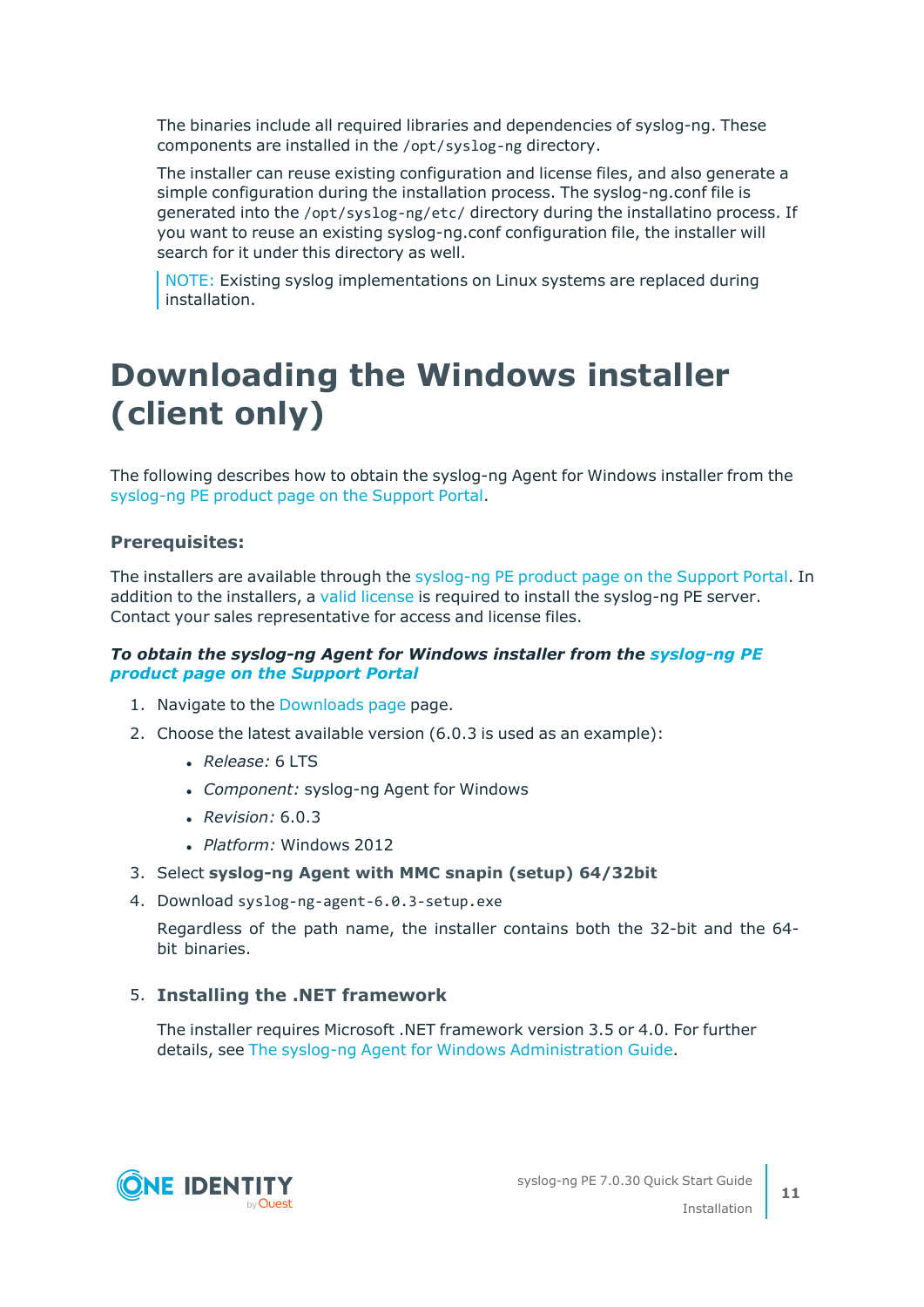## <span id="page-11-0"></span>**Installing the syslog-ng PE server on Linux**

The following describes how to install syslog-ng Premium Edition in server mode.

#### **Prerequisites:**

Running syslog-ng Premium Edition in server mode requires a license file. The license determines how many individual hosts can connect to the server. You can obtain the license from your sales representative.

#### *To install syslog-ng Premium Edition in server mode*

- 1. Copy the installer and license.txt file to the server.
- 2. Execute the following command as root:

sh syslog-ng-premium-edition-6.0.3-linux-glibc2.3.6-amd64.run

- 3. Select **Continue** on the Welcome screen, and accept the EULA.
- 4. Verify that the system summary is correct.

If false information is displayed, your platform might not be supported. Abort installation, and if necessary, contact One Identity for support.

- 5. Keep the default installation path and register your installation. Existing syslog implementations on the system are replaced.
- 6. Provide the full path to the license file (license.txt).
- 7. The installer generates a very basic configuration file during the installation process. Provide the following answers for the following questions:

| Question                                                                                                                                       | <b>Answer</b> |
|------------------------------------------------------------------------------------------------------------------------------------------------|---------------|
| Remote source: Do you want to receive log messages from the<br>network?                                                                        | Yes           |
| Remote destination: To forward your log messages to a remote server,<br>enter the address of the server and select OK. Otherwise, select Skip. | Skip          |

#### **Expected outcome**

The installer stops the previously installed syslog implementation, and starts the syslog-ng PE server.

8. *Validating the installation*

Test local logging:

- a. Issue the following commands as root:
	- logger test message



Installation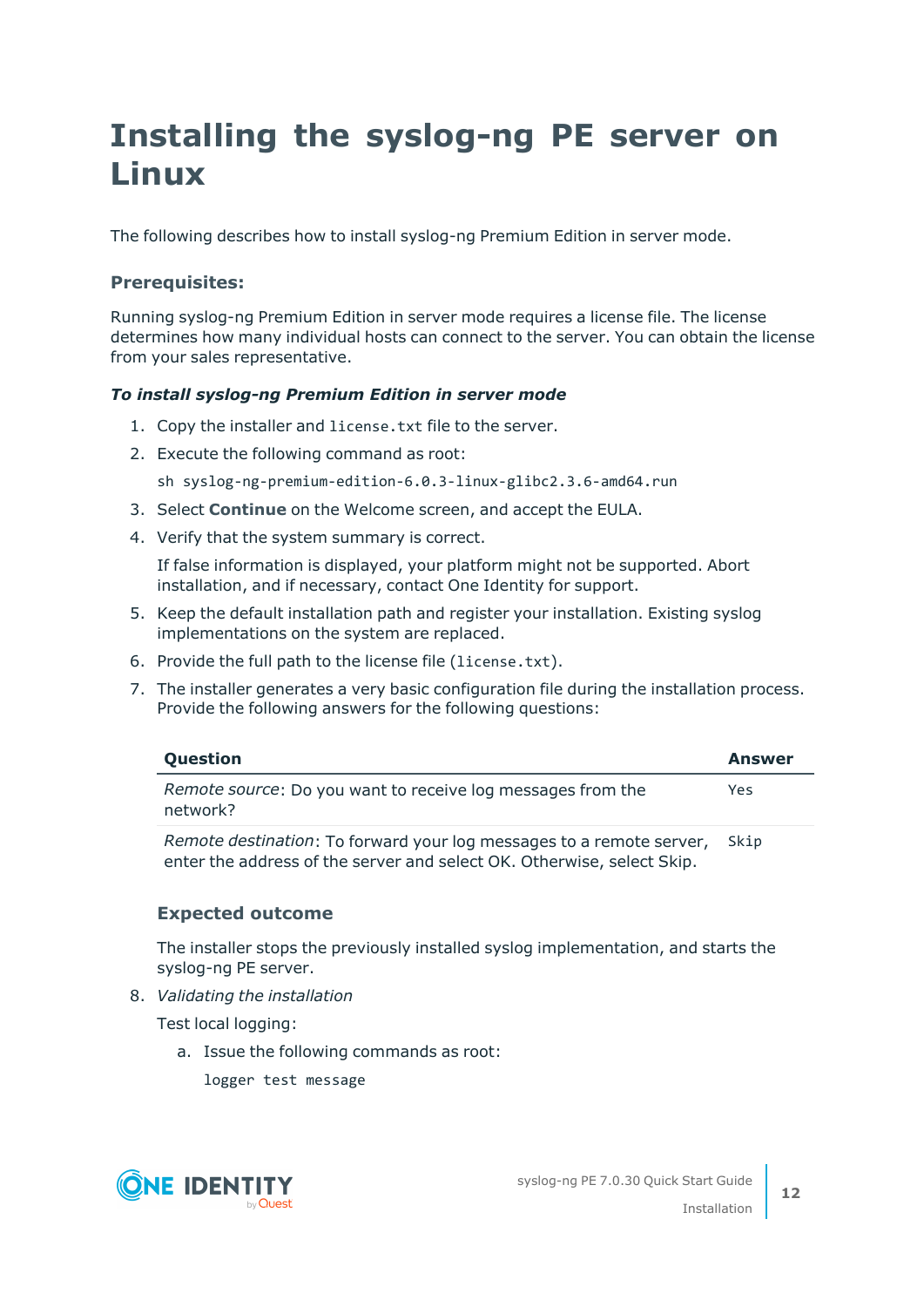b. Verify local log with the following command:

tail /var/log/messages

#### **Expected outcome**

The test message line is displayed in the log.

### <span id="page-12-0"></span>**Installing the syslog-ng PE client on Linux**

The following describes how to install syslog-ng Premium Edition in client mode.

#### **Prerequisites:**

No license file is required to run syslog-ng PE in client mode.

#### *To install syslog-ng Premium Edition in client mode*

- 1. Execute the following command as root:
	- sh syslog-ng-premium-edition-6.0.3-linux-glibc2.3.6-amd64.run
- 2. Select Continue on the Welcome screen, and accept the EULA.
- 3. Verify that the system summary is correct.

If false information is displayed, your platform might not be supported. Abort installation, and if necessary, contact One Identity for support.

- 4. Keep the default installation path and register your installation. Existing syslog implementations on the system are replaced.
- 5. The installer generates a very basic configuration file during the installation process. Provide the following answers for the following questions:

| Question                                                                                                                                          | <b>Answer</b>                                                                         |
|---------------------------------------------------------------------------------------------------------------------------------------------------|---------------------------------------------------------------------------------------|
| <i>Remote source:</i> Do you want to receive log messages from<br>the network?                                                                    | No.                                                                                   |
| Remote destination: To forward your log messages to a<br>remote server, enter the address of the server and select<br>OK. Otherwise, select Skip. | $\langle TP\text{-}address\text{-}of\text{-}$<br>destination-syslog-<br>ng PE-server> |

#### **Expected outcome**

The installer stops the previously installed syslog implementation, and starts the syslog-ng PE server.

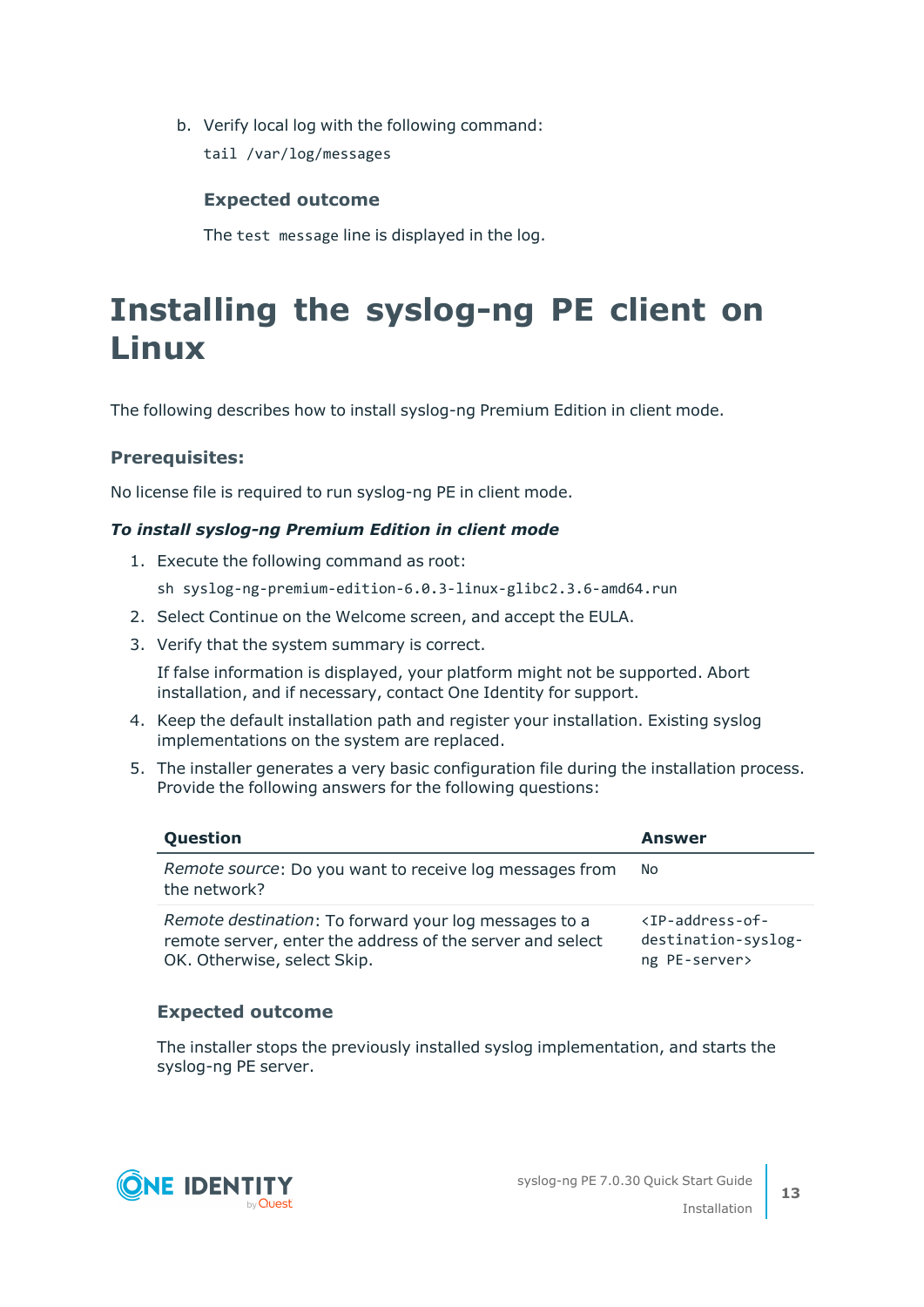- 6. *Validating the installation*
	- a. Test local logging. Issue the following commands as root: logger test message
	- b. Verify local log with the following command: tail /var/log/messages

#### **Expected outcome**

The test message line is displayed in the log.

- c. Test remote logging. On the client machine, enter the following command: logger remote test message
- d. Verify the server log. On the syslog-ng PE server, enter:

tail /var/log/messages

#### **Expected outcome**

The host name of the client machine and the message text remote test message is displayed in the log.

#### **Troubleshooting**

If messages are not forwarded from the client to the server, check if port 514 is blocked by a firewall (protected by default on most Linux servers).

### <span id="page-13-0"></span>**Installing on Windows**

The following instructions describe the standalone installation, which is configured locally. For more advanced installation options (using domain group policies, installing by group policy), refer to The syslog-ng Agent for Windows [Administrator](https://syslog-ng.com/documents/html/syslog-ng-pe-6.0-guides/en/syslog-ng-windows-agent-guide-admin/html/index.html) Guide.

- 1. Execute the downloaded binary.
- 2. Accept the EULA.
- 3. Select the destination folder for syslog-ng Agent for Windows.
- 4. Choose **Stand alone mode**.
- 5. The installer generates a simple configuration. Enter the destination IP of the syslogng PE server:
	- a. Select **Destinations**
	- b. Double-click **Add new server**
	- c. Enter the server's IP address

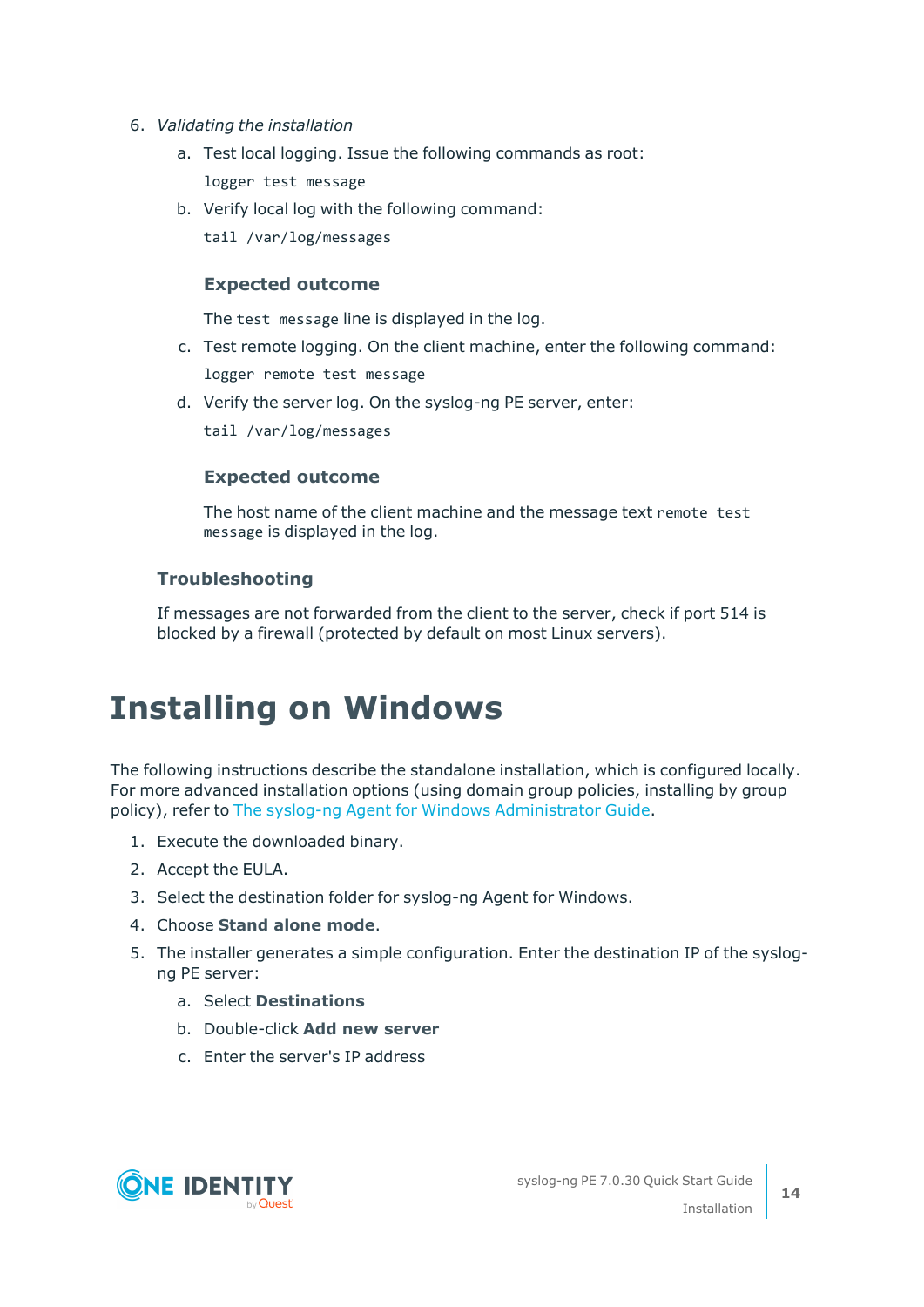- d. Change the port number to 601
- e. Click **OK**
- 6. Close the configuration window to finish installation.
- 7. *Validating the installation*

Test remote logging:

- a. Log out and back in on the Windows client
- b. Verify the server log. On the syslog-ng PE server, enter the following command:

tail /var/log/messages

#### **Expected outcome**

The logout and login events are displayed in the log.

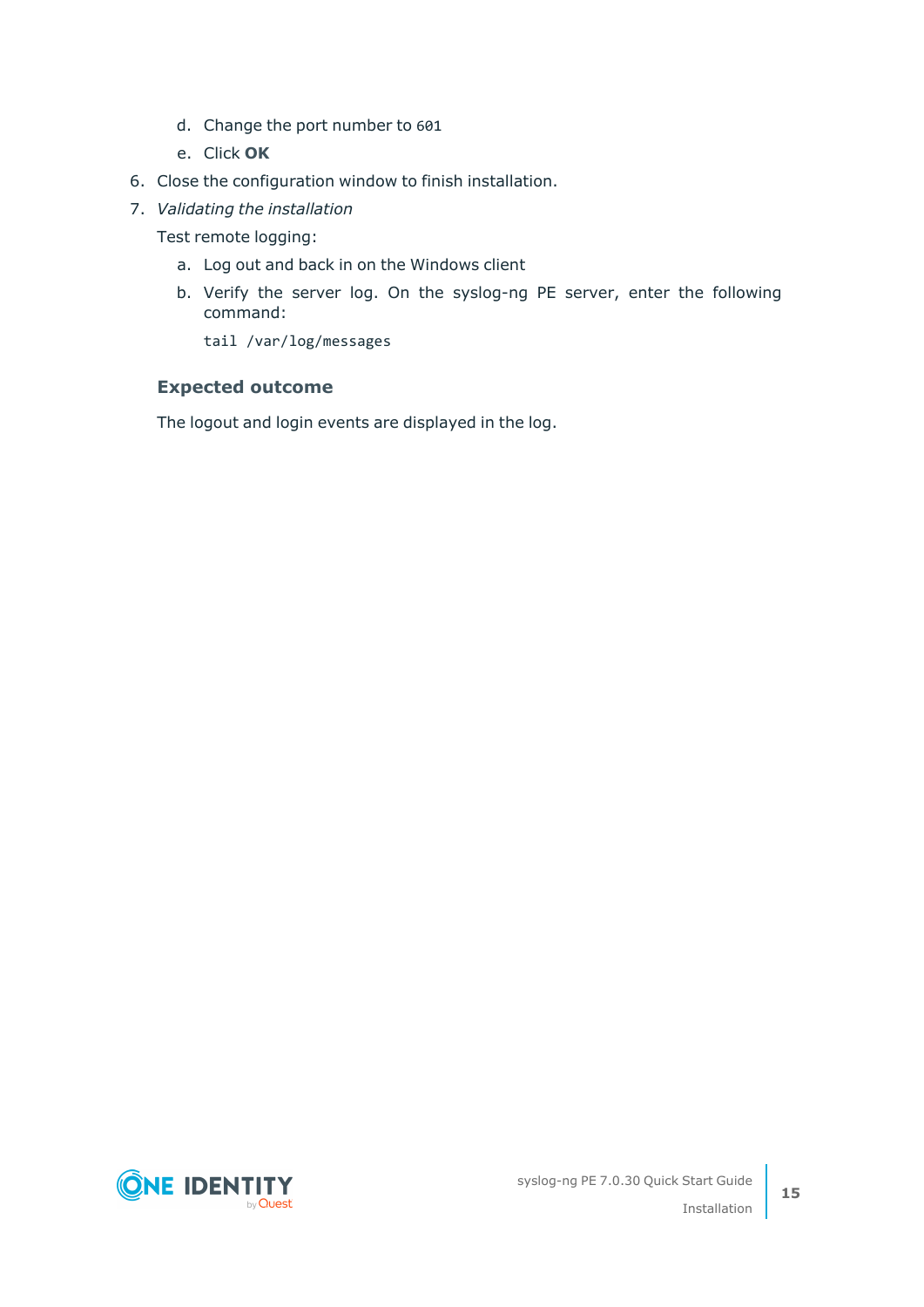# **Configuring syslog-ng PE**

<span id="page-15-0"></span>The syslog-ng application reads incoming messages and forwards them to the selected *destinations*. The syslog-ng application can receive messages from files, remote hosts, and other *sources*.

Log messages enter syslog-ng in one of the defined sources, and are sent to one or more *destinations*.

Sources and destinations are independent objects: *log paths* define what syslog-ng does with a message, connecting the sources to the destinations. A log path consists of one or more sources and one or more destinations, messages arriving from a source are sent to every destination listed in the log path. A log path defined in syslog-ng is called a *log statement*.

There are many other optional elements, like filters, parsers, etc., but in this guide we focus on a core syslog-ng feature: reliable logging.

#### **Advanced Log Transport Protocol**

The syslog-ng PE application can send and receive log messages in a reliable way over the TCP transport layer using the Advanced Log Transport Protocol (ALTP). ALTP is a proprietary transport protocol that prevents message loss during connection breaks. The transport is used between syslog-ng PE hosts (for example, a client and a server, or a client-relay-server), and interoperates with the mechanisms of syslog-ng PE's flow-control and the reliable disk-buffer option, thus providing the best way to prevent message loss. The sender detects which messages the receiver has successfully received. If messages are lost during the transfer, the sender resends the missing messages, starting from the last successfully received message. Therefore, messages are not duplicated at the receiving end in case of a connection break (however, in failover mode, this is not completely ensured).

ALTP also allows for encrypted and non-encrypted connections to be received on the same port, using a single source driver.

To make ALTP work, you have to enable it on the server and on all participating clients as well. In the following example, a minimum working configuration is provided. For additional options, including TLS configuration, refer to ["Advanced](https://support.oneidentity.com/technical-documents/syslog-ng-premium-edition/7.0.30/administration-guide/) Log Transport Protocol " in the [Administration](https://support.oneidentity.com/technical-documents/syslog-ng-premium-edition/7.0.30/administration-guide/) Guide.

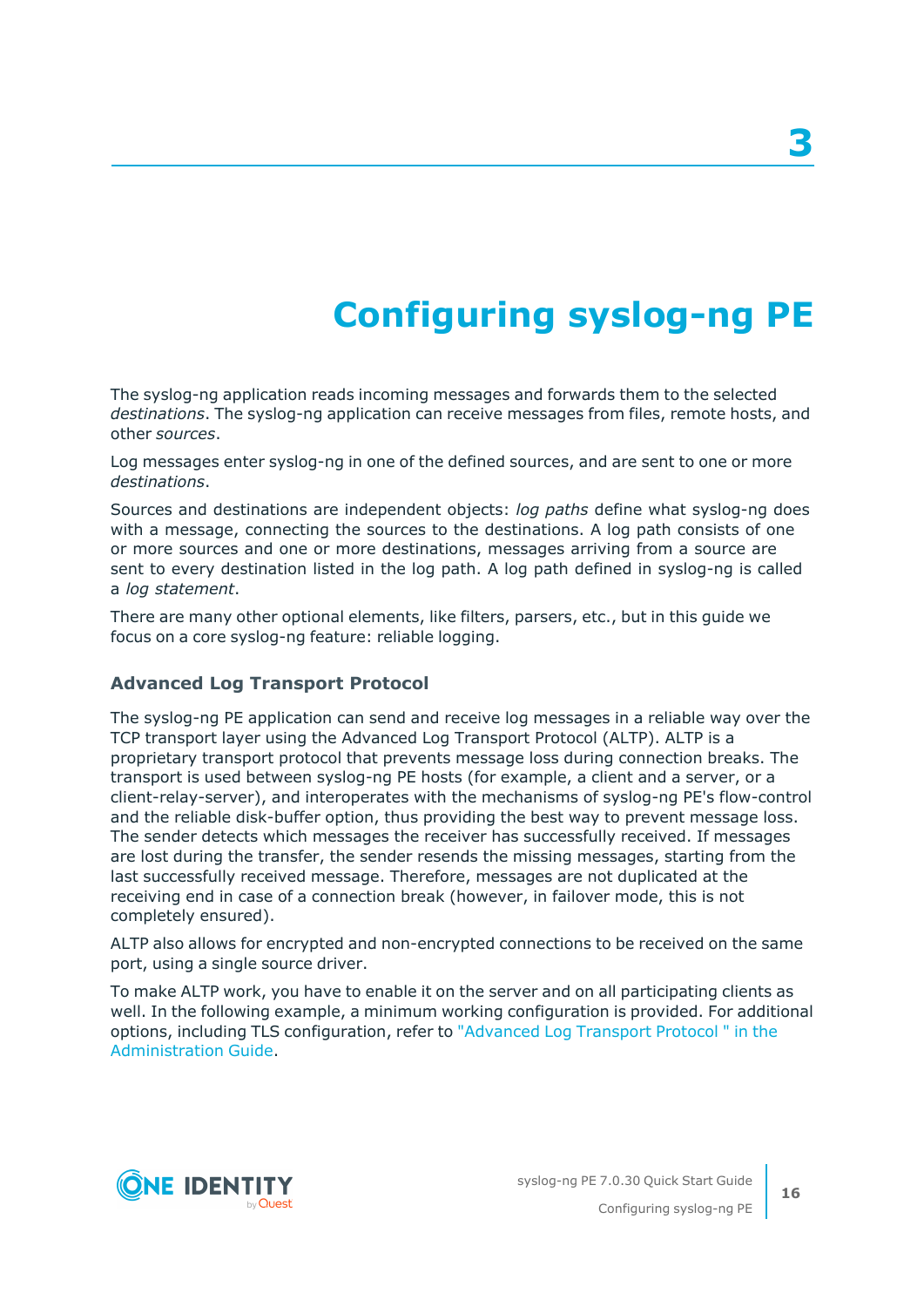### <span id="page-16-0"></span>**Enabling disk buffer on the syslog-ng PE client on Linux**

The Premium Edition of syslog-ng can store messages on the local hard disk if the central log server or the network connection to the server becomes unavailable. This feature is called the disk buffer and needs to be configured only on the client side.

NOTE: The log messages on Windows come from files – either eventlog containers or custom log files – which are already stored on the hard disk, so the agent does not use additional disk buffering.

To enable disk buffering on the syslog-ng PE client on Linux, modify its configuration:

#### *To enable disk buffering on the syslog-ng PE client on Linux*

- 1. Open the /opt/syslog-ng/etc/syslog-ng.conf configuration file in a text editor.
- 2. Locate the line starting with destination d\_logserver.
- 3. Modify it to look like the following line:

```
destination d_logserver {
      tcp("<PEServerIP>" disk-buffer(disk-buf-size(2000000)));
};
```
Replace <PEServerIP> with the hostname or IP address of the syslog-ng PE server.

For additional disk buffer options, refer to "network() [destination](https://support.oneidentity.com/technical-documents/syslog-ng-premium-edition/7.0.30/administration-guide/sending-and-storing-log-messages-�-destinations-and-destination-drivers/network-sending-messages-to-a-remote-log-server-using-the-rfc3164-protocol-network-driver/network-destination-options/) options" in the [Administration](https://support.oneidentity.com/technical-documents/syslog-ng-premium-edition/7.0.30/administration-guide/sending-and-storing-log-messages-�-destinations-and-destination-drivers/network-sending-messages-to-a-remote-log-server-using-the-rfc3164-protocol-network-driver/network-destination-options/) Guide.

<span id="page-16-1"></span>4. Save the configuration and restart syslog-ng.

### **Macros in filenames**

On servers where logs of many clients are retained for extended periods of time, log files are usually stored under a directory hierarchy. To help sort incoming log messages to such hierarchies, syslog-ng supports the use of macros. Depending on the needs of your organization, date, source host, or combined solutions can be used.

In the following example, the file destination on the server is modified to also write messages into a directory structure under /var/log, where the first level is the year, the second level is the week of the year, followed by a file name based on the sending host.

#### *To configure macros in filenames*

- 1. Open the /opt/syslog-ng/etc/syslog-ng.conf configuration file in a text editor.
- 2. Locate the line starting with destination d messages.
- 3. Modify it to look like the following line:

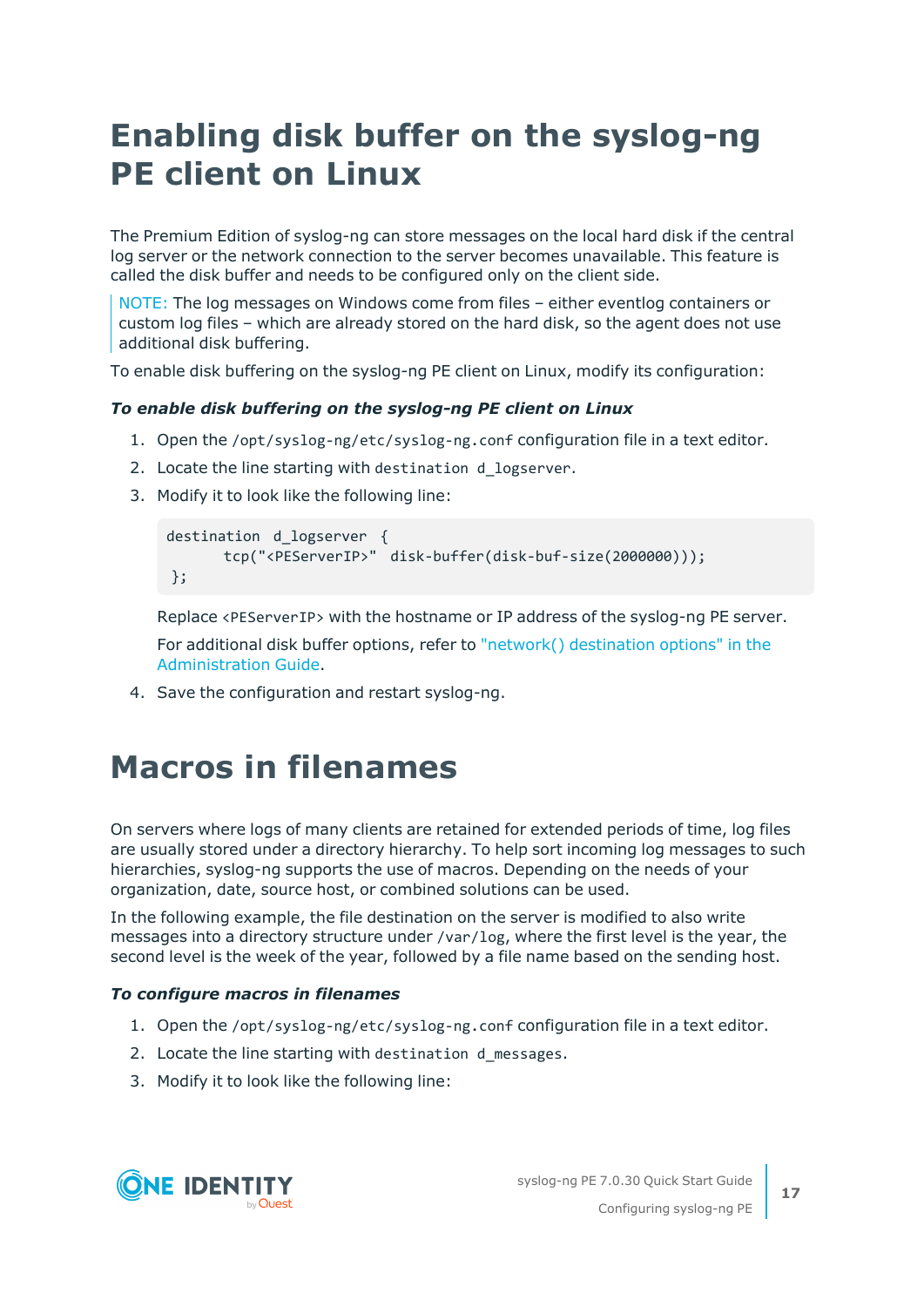```
destination d_messages {
      file("/var/log/messages");
      file("/var/log/$YEAR/$WEEK/$HOST-messages" create-dirs(yes));
};
```
4. Save the file and restart syslog-ng

NOTE: Collecting to /var/log/messages is left there for your convenience, it can be safely removed. Even if the related configuration item is removed, the file stays there, but it is not updated anymore.

For more details on macros available in syslog-ng, refer to [Administration](https://support.oneidentity.com/technical-documents/syslog-ng-premium-edition/7.0.30/administration-guide/) Guide.

### <span id="page-17-0"></span>**Storing messages in encrypted files**

The syslog-ng PE application can store log messages securely in encrypted, compressed and timestamped binary files. Timestamps can be requested from an external Timestamping Authority (TSA).

Logstore files consist of individual chunks, every chunk can be encrypted, compressed, and timestamped separately. Chunks contain compressed log messages and header information needed for retrieving messages from the logstore file.

The syslog-ng PE application generates an SHA-1 hash for every chunk to verify the integrity of the chunk. The hashes of the chunks are chained together to prevent injecting chunks into the logstore file. The syslog-ng PE application can encrypt the logstore using various algorithms, using the aes128 encryption algorithm in CBC mode and the hmacsha1 hashing (HMAC) algorithm as default.

In the following example, a simple logstore destination is added which stores logs with maximum compression.

#### *To store messages in encrypted files*

- 1. Open the /opt/syslog-ng/etc/syslog-ng.conf configuration file in a text editor
- 2. Locate the line starting with destination d messages
- 3. Add the following line right below:

```
destination d_logstore {
      logstore("/var/log/messages.lgs" compress(9) );
};
```
- 4. Locate the line containing destination(d messages)
- 5. Add the following line right below:

destination(d\_logstore)

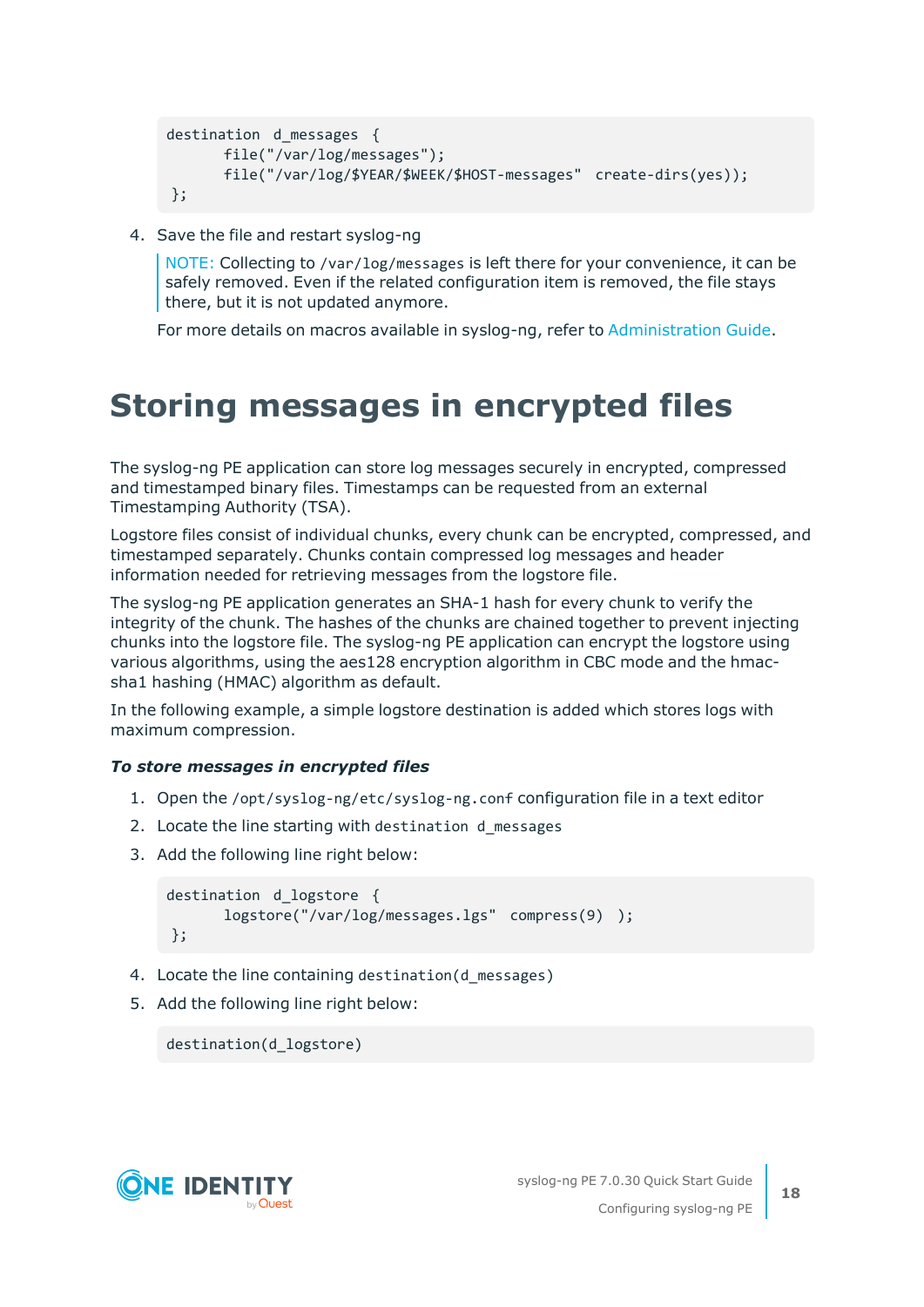- 6. Restart syslog-ng for the configuration changes to take effect
- 7. *Validating the changes*

You can verify that logs are arriving to the logstore using the following command:

/opt/syslog-ng/bin/logcat /var/log/messages.lgs

### <span id="page-18-0"></span>**syslog-ng PE as a relay**

As mentioned earlier, syslog-ng PE can be turned into a relay. This functionality is often used on larger networks, or when logs are collected from network devices using UDP and forwarded to a central location using the more reliable TCP or ALTP protocols. When used as a relay, syslog-ng PE does not store the logs locally, but forwards them immediately to the central syslog-ng PE server.

In this example, a syslog-ng PE Linux client is reconfigured as a relay.

#### *To configure syslog-ng PE as a relay*

- 1. Open /opt/syslog-ng/etc/syslog-ng.conf in a text editor
- 2. Remove the current log statement: starting with line log {, delete everything until the end of the file
- 3. Add a new UDP source for router logs:

source  $s$ \_udp  $\{udp();\}$ ;

4. Add a new log path for storing local logs locally:

```
log { source(s_local); destination(d_messages); };
```
5. Add a new log path for sending both local messages and logs collected from the UDP source to the central server:

```
log {
      source(s_local);
      source(s udp);
      destination(d_logserver);
};
```
6. *Validating the changes*

Test the relay by executing the following command on the relay machine:

/opt/syslog-ng/bin/loggen -i -D localhost 514

It generates about a thousand messages a second and sends to the UDP port of the local syslog-ng PE relay. Executing tail /var/log/messages should not show any of the generated messages on the relay, but doing the same on the server machine should show a large number of similar lines:

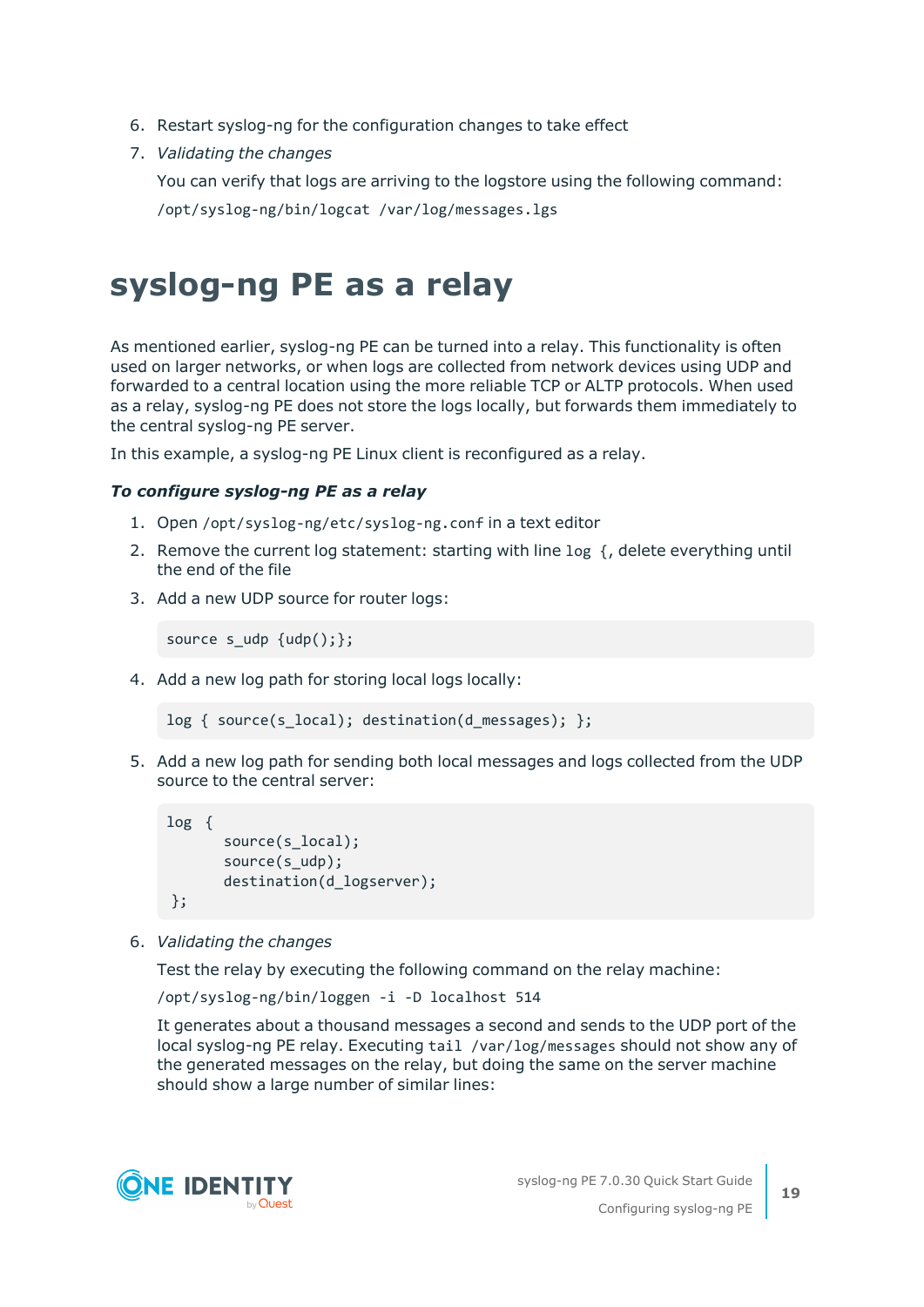Sep 20 21:18:09 relayhost prg00000[1234]: seq: 0000009458, thread: 0000, runid: 1379704679, stamp: 2013-09-20T21:18:09 PADDPADDPADDPADDPADDPADDPADDPADDPADDPADDPADDPADDPADDPADDPADDPADDPADDPADD

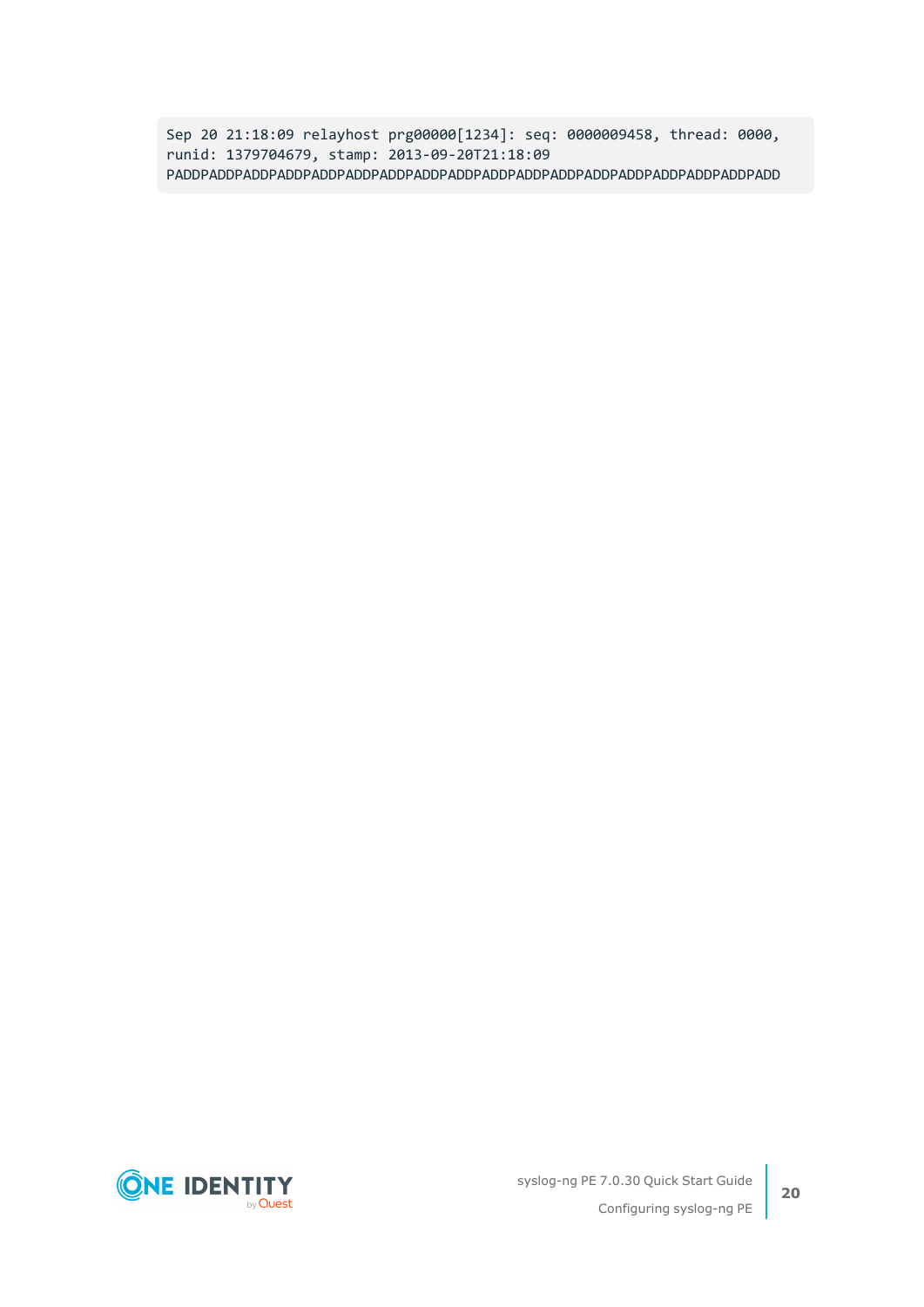## <span id="page-20-0"></span>**Example syslog-ng PE configuration**

The following is an example configuration that the installer generates during the installation process:

```
@version: 7.0
#Default configuration file for syslog-ng.
#
# For a description of syslog-ng configuration file directives, please read
# the syslog-ng Administrator's guide at:
#
# https://syslog-ng.com/documentation
#
@include "scl.conf"
options {
};
######
# sources
source s_local {
# message generated by Syslog-NG
    internal();
   system();
};
######
# destinations
destination d_messages { file("/var/log/messages"); };
destination d_logserver { tcp("192.168.1.1"); };
log {
```


**4**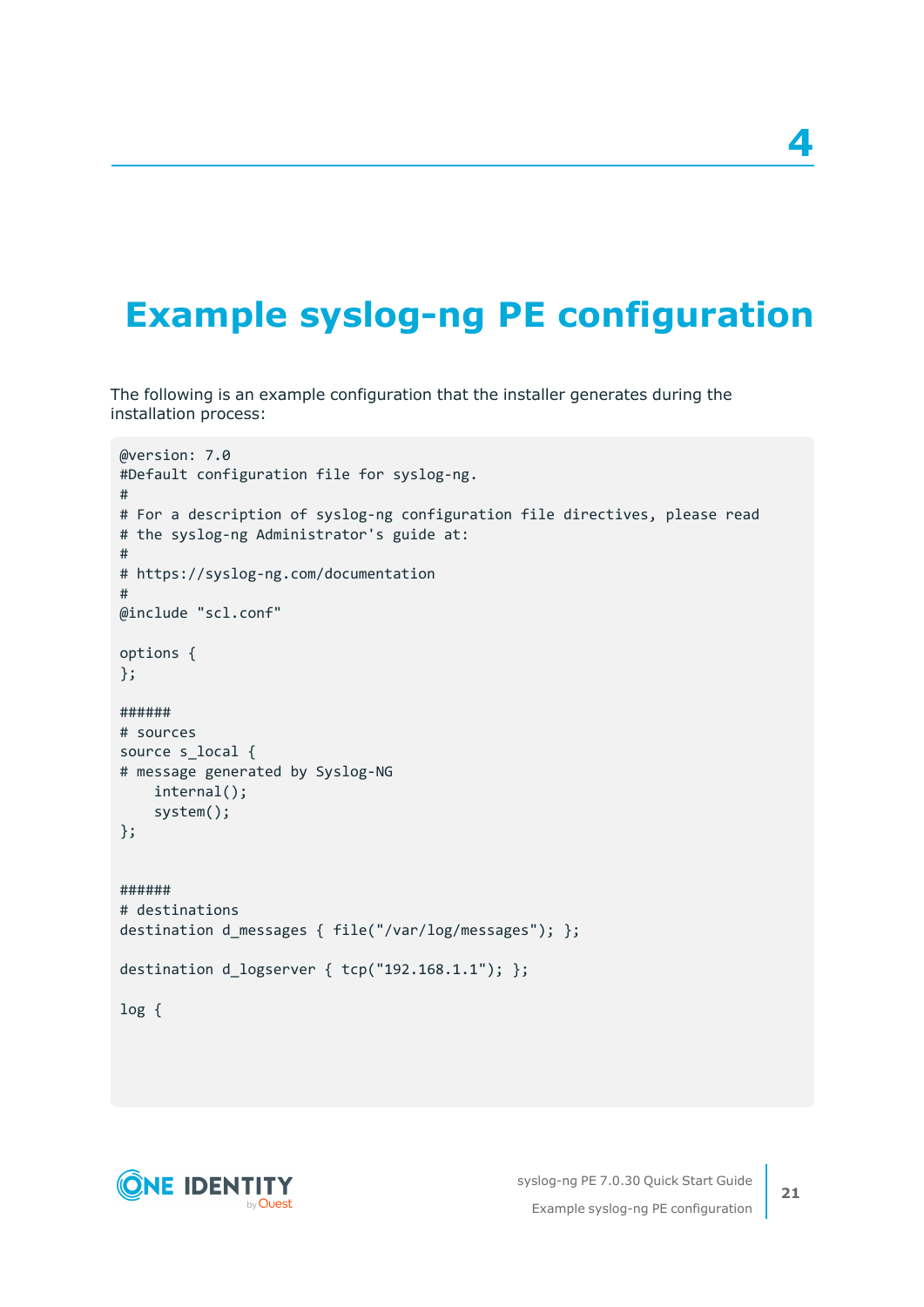```
source(s_local);
    destination(d_messages);
   destination(d_logserver);
};
```
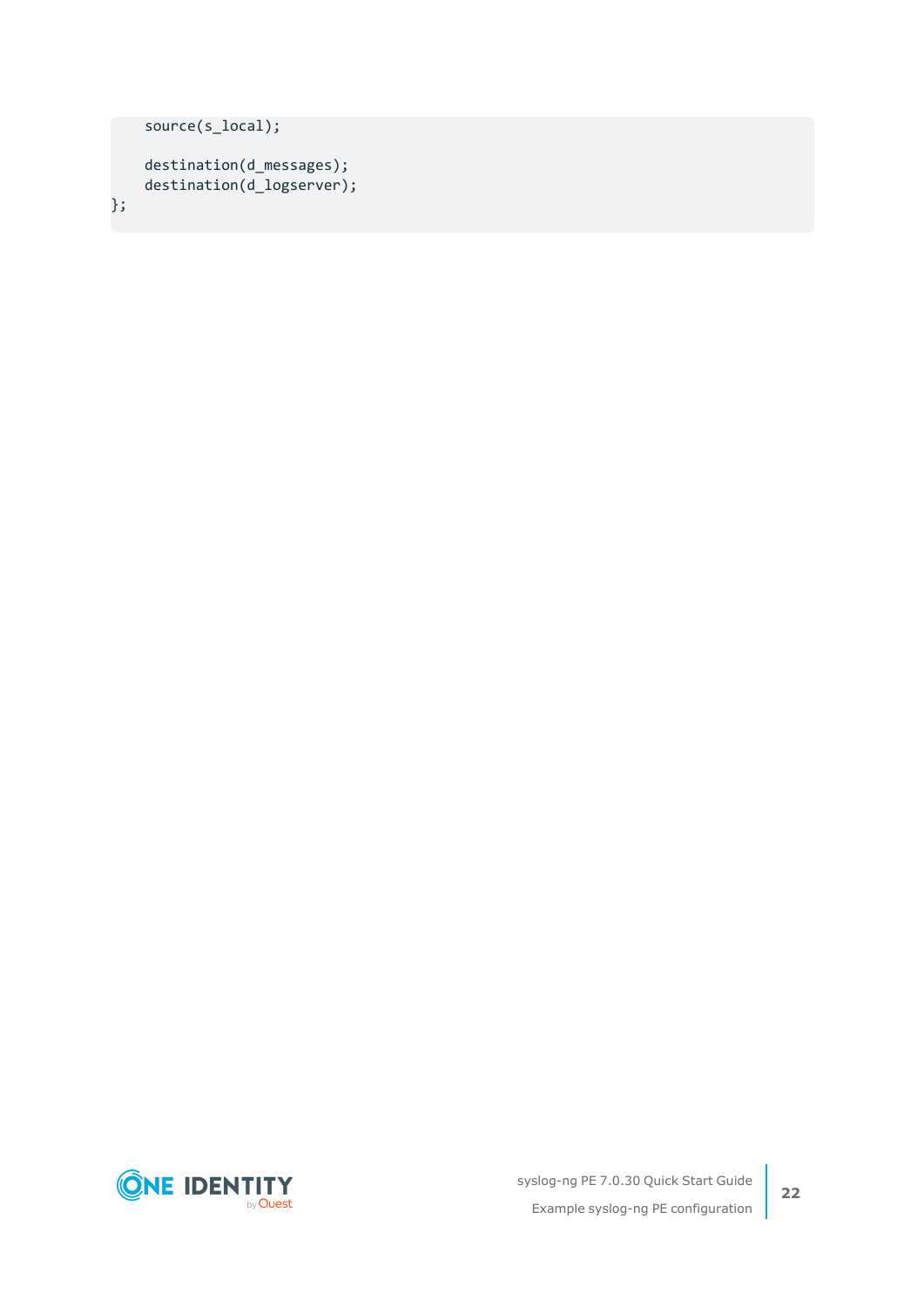<span id="page-22-0"></span>One Identity solutions eliminate the complexities and time-consuming processes often required to govern identities, manage privileged accounts and control access. Our solutions enhance business agility while addressing your IAM challenges with on-premises, cloud and hybrid environments.

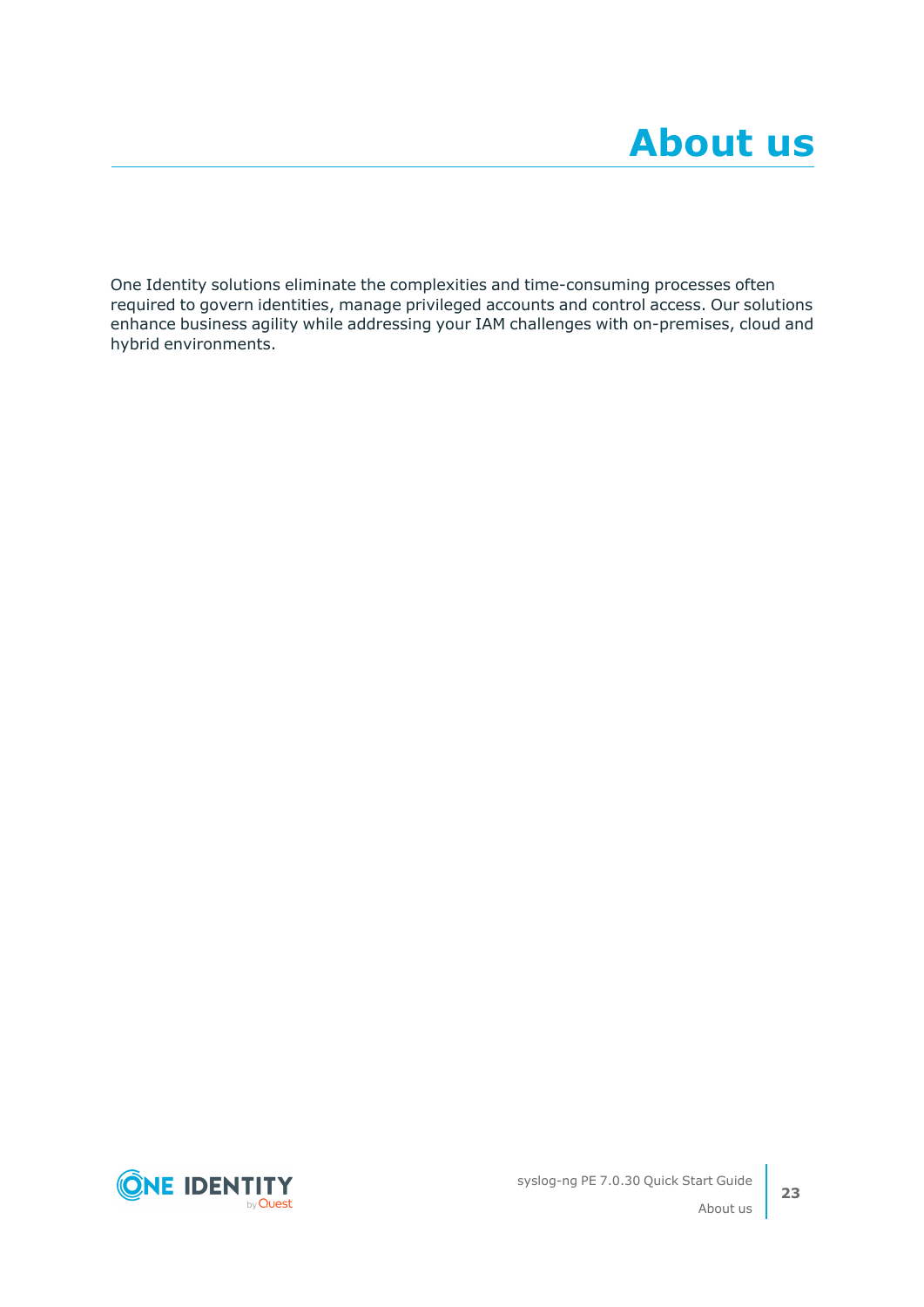# **Contacting us**

<span id="page-23-0"></span>For sales and other inquiries, such as licensing, support, and renewals, visit [https://www.oneidentity.com/company/contact-us.aspx.](https://www.oneidentity.com/company/contact-us.aspx)

**ONE IDENTITY** by **Quest**